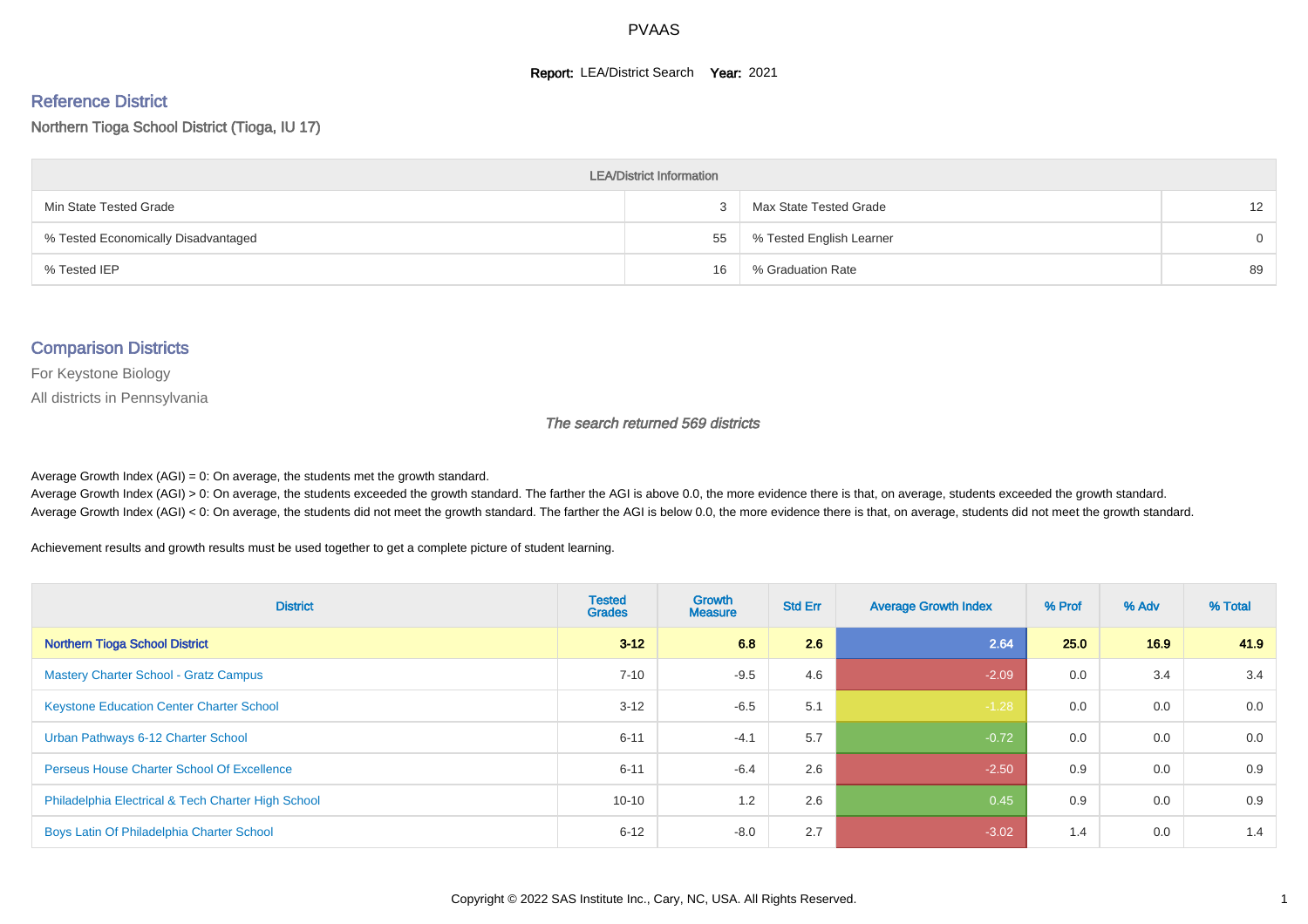| <b>District</b>                                                       | <b>Tested</b><br><b>Grades</b> | <b>Growth</b><br><b>Measure</b> | <b>Std Err</b> | <b>Average Growth Index</b> | % Prof  | % Adv | % Total |
|-----------------------------------------------------------------------|--------------------------------|---------------------------------|----------------|-----------------------------|---------|-------|---------|
| <b>Northern Tioga School District</b>                                 | $3 - 12$                       | 6.8                             | 2.6            | 2.64                        | 25.0    | 16.9  | 41.9    |
| <b>Chester-Upland School District</b>                                 | $3 - 11$                       | $-3.6$                          | 2.6            | $-1.38$                     | 1.6     | 0.0   | $1.6\,$ |
| <b>Aliquippa School District</b>                                      | $3 - 11$                       | $-20.0$                         | 3.6            | $-5.54$                     | 1.7     | 0.0   | 1.7     |
| <b>Innovative Arts Academy Charter School</b>                         | $6 - 11$                       | $-7.2$                          | 2.5            | $-2.83$                     | 2.0     | 0.0   | 2.0     |
| <b>Chester Charter Scholars Academy Charter School</b>                | $3 - 12$                       | $-6.2$                          | 3.3            | $-1.88$                     | 2.2     | 0.0   | $2.2\,$ |
| La Academia Partnership Charter School                                | $6 - 11$                       | $-15.5$                         | 5.7            | $-2.70$                     | 2.3     | 0.0   | 2.3     |
| People For People Charter School                                      | $3 - 12$                       | 6.4                             | 5.6            | 1.15                        | 2.4     | 0.0   | 2.4     |
| <b>Universal Audenried Charter School</b>                             | $9 - 11$                       | $-3.8$                          | 2.5            | $-1.53$                     | 3.0     | 0.5   | 3.5     |
| <b>Sto-Rox School District</b>                                        | $3 - 10$                       | $-7.0$                          | 3.5            | $-1.99$                     | 3.2     | 0.0   | $3.2\,$ |
| <b>York City School District</b>                                      | $3 - 12$                       | $-17.7$                         | 1.8            | $-10.05$                    | 3.2     | 0.7   | 3.9     |
| <b>Tech Freire Charter School</b>                                     | $9 - 11$                       | 0.7                             | 2.5            | 0.27                        | 3.6     | 0.0   | 3.6     |
| <b>Turkeyfoot Valley Area School District</b>                         | $3 - 12$                       | $-15.4$                         | 5.8            | $-2.66$                     | 3.8     | 3.8   | 7.6     |
| <b>Clairton City School District</b>                                  | $3 - 11$                       | $-1.6$                          | 5.0            | $-0.32$                     | $3.8\,$ | 0.5   | 4.4     |
| Aspira Bilingual Cyber Charter School                                 | $3 - 11$                       | 5.1                             | 5.8            | 0.87                        | 4.8     | 0.0   | 4.8     |
| Propel Charter School - Braddock Hills                                | $3 - 11$                       | $-2.1$                          | 3.3            | $-0.63$                     | 4.8     | 3.2   | 8.1     |
| Morrisville Borough School District                                   | $3 - 11$                       | $-13.1$                         | 3.7            | $-3.52$                     | 4.9     | 1.6   | 6.6     |
| <b>Claysburg-Kimmel School District</b>                               | $3 - 11$                       | $-1.2$                          | 5.2            | $-0.22$                     | 5.0     | 0.0   | 5.0     |
| <b>Belmont Charter School</b>                                         | $3 - 10$                       | 2.2                             | 3.4            | 0.64                        | 5.3     | 1.8   | $7.0\,$ |
| <b>West Side CTC</b>                                                  | $9 - 10$                       | $-32.0$                         | 3.9            | $-8.16$                     | 5.9     | 0.0   | 5.9     |
| <b>Allentown City School District</b>                                 | $3 - 12$                       | $-16.9$                         | 1.4            | $-12.37$                    | 5.9     | 0.4   | 6.3     |
| <b>Harrisburg City School District</b>                                | $3 - 11$                       | $-0.2$                          | 2.0            | $-0.11$                     | 6.0     | 2.0   | 8.0     |
| Preparatory Charter School Of Mathematics, Science, Tech, And Careers | $9 - 10$                       | $-5.1$                          | 2.5            | $-2.03$                     | 6.3     | 1.4   | 7.7     |
| Lincoln Leadership Academy Charter School                             | $3 - 12$                       | $-7.4$                          | 3.7            | $-1.99$                     | 6.4     | 2.1   | 8.5     |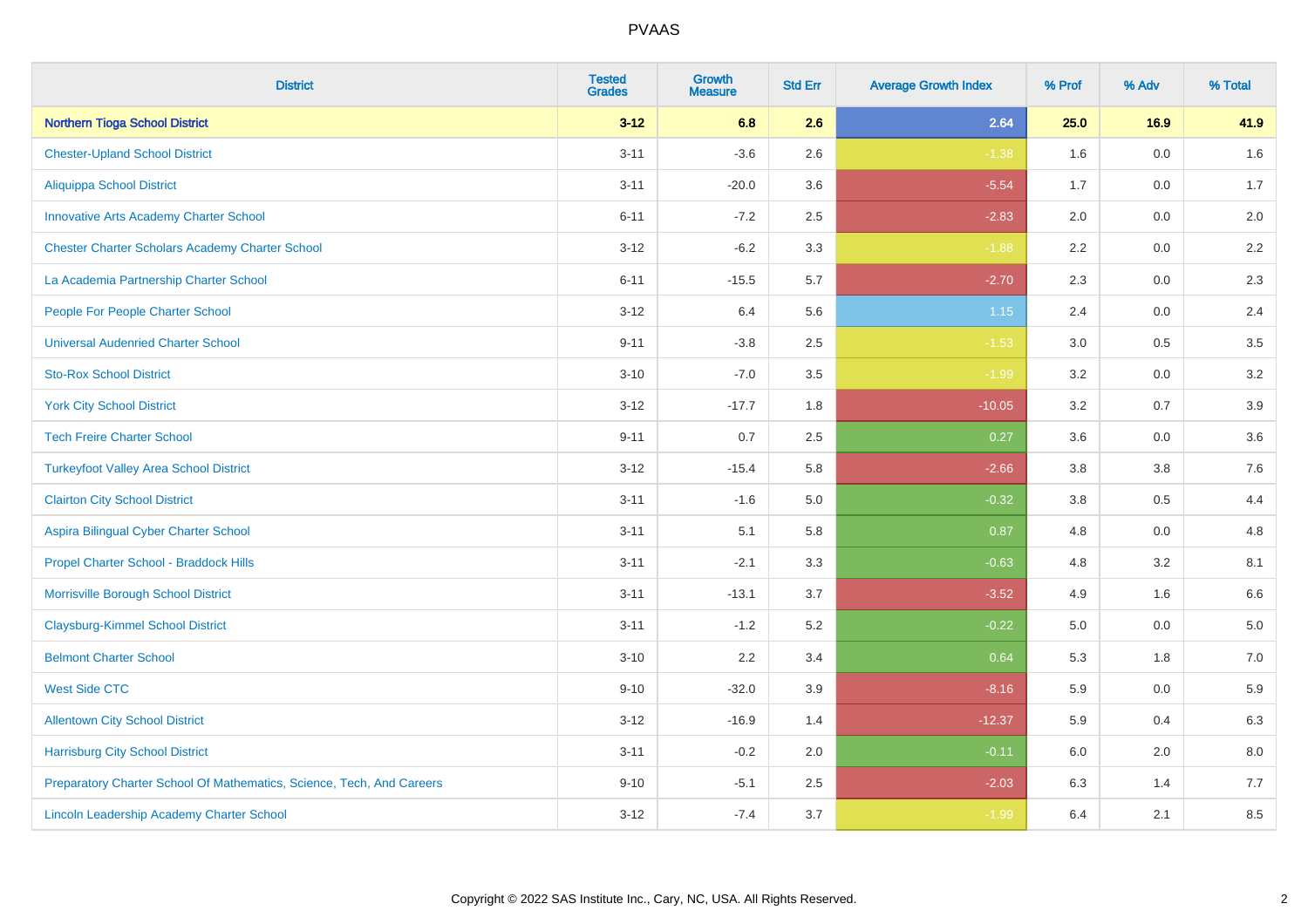| <b>District</b>                                   | <b>Tested</b><br><b>Grades</b> | Growth<br><b>Measure</b> | <b>Std Err</b> | <b>Average Growth Index</b> | % Prof | % Adv   | % Total |
|---------------------------------------------------|--------------------------------|--------------------------|----------------|-----------------------------|--------|---------|---------|
| <b>Northern Tioga School District</b>             | $3 - 12$                       | 6.8                      | 2.6            | 2.64                        | 25.0   | 16.9    | 41.9    |
| <b>Lawrence County CTC</b>                        | $10 - 11$                      | $-9.8$                   | 3.7            | $-2.68$                     | 7.3    | 0.0     | $7.3$   |
| <b>Propel Charter School-Homestead</b>            | $3 - 11$                       | $-5.0$                   | 3.9            | $-1.27$                     | 7.3    | 0.0     | 7.3     |
| Dr Robert Ketterer Charter School Inc             | $6 - 12$                       | 7.1                      | 4.3            | 1.66                        | $7.3$  | 1.7     | 9.0     |
| <b>Propel Charter School-Montour</b>              | $3 - 10$                       | $-3.4$                   | 3.6            | $-0.93$                     | 7.7    | 0.0     | 7.7     |
| <b>Blacklick Valley School District</b>           | $3 - 11$                       | $-0.9$                   | 3.9            | $-0.23$                     | 7.7    | 7.7     | 15.4    |
| <b>Executive Education Academy Charter School</b> | $3 - 10$                       | $-14.6$                  | 3.0            | $-4.81$                     | 8.5    | 1.2     | 9.8     |
| <b>Tacony Academy Charter School</b>              | $3 - 11$                       | $-12.9$                  | 3.3            | $-3.90$                     | 8.6    | 1.4     | 10.0    |
| <b>Esperanza Cyber Charter School</b>             | $3 - 11$                       | 7.1                      | 6.1            | 1.15                        | 8.8    | 2.9     | 11.8    |
| <b>Lancaster School District</b>                  | $3 - 12$                       | $-10.0$                  | 1.4            | $-7.22$                     | 9.0    | 3.9     | 12.8    |
| <b>Farrell Area School District</b>               | $3 - 11$                       | $-1.9$                   | 4.2            | $-0.44$                     | 9.3    | 11.6    | 20.9    |
| <b>Big Beaver Falls Area School District</b>      | $3 - 11$                       | $-17.9$                  | 2.8            | $-6.27$                     | 9.4    | 2.8     | 12.2    |
| <b>Shade-Central City School District</b>         | $3 - 11$                       | $-14.6$                  | 4.0            | $-3.68$                     | 9.6    | 0.0     | 9.6     |
| Community Academy Of Philadelphia Charter School  | $3 - 11$                       | 0.1                      | 2.6            | 0.06                        | 9.7    | 2.6     | 12.4    |
| <b>KIPP Dubois Charter School</b>                 | $9 - 10$                       | $-3.0$                   | 3.1            | $-0.95$                     | 10.0   | 0.0     | 10.0    |
| <b>Woodland Hills School District</b>             | $3 - 12$                       | $-4.2$                   | 2.5            | $-1.66$                     | 10.1   | 1.4     | 11.5    |
| Mastery Charter School - Shoemaker Campus         | $7 - 10$                       | $-2.3$                   | 2.8            | $-0.81$                     | 10.1   | 3.7     | 13.8    |
| <b>Greater Johnstown School District</b>          | $3 - 11$                       | $-3.5$                   | 2.4            | $-1.45$                     | 10.3   | 1.3     | 11.5    |
| <b>Sugar Valley Rural Charter School</b>          | $3 - 11$                       | $-3.6$                   | 3.7            | $-0.98$                     | 10.3   | $0.0\,$ | 10.3    |
| Norristown Area School District                   | $3 - 12$                       | $-25.4$                  | 1.7            | $-15.35$                    | 10.6   | 1.8     | 12.4    |
| New Kensington-Arnold School District             | $3 - 11$                       | $-5.8$                   | 3.2            | $-1.80$                     | 10.8   | 1.2     | 12.0    |
| <b>Tussey Mountain School District</b>            | $3 - 12$                       | $-13.0$                  | 3.3            | $-3.93$                     | 11.1   | 3.2     | 14.3    |
| <b>Cornell School District</b>                    | $3 - 11$                       | $-5.5$                   | 4.6            | $-1.20$                     | 11.3   | 3.2     | 14.5    |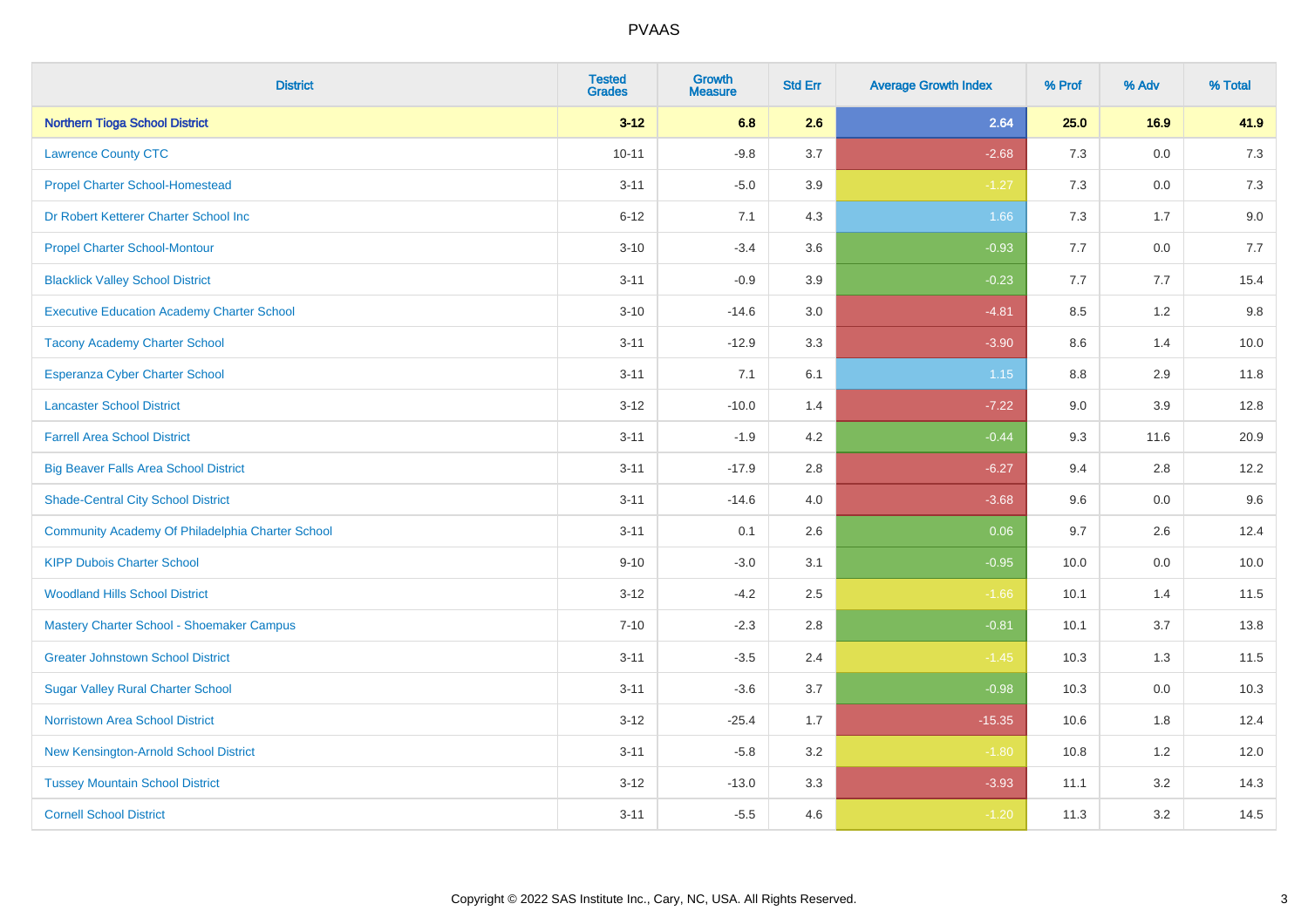| <b>District</b>                               | <b>Tested</b><br><b>Grades</b> | <b>Growth</b><br><b>Measure</b> | <b>Std Err</b> | <b>Average Growth Index</b> | % Prof | % Adv   | % Total |
|-----------------------------------------------|--------------------------------|---------------------------------|----------------|-----------------------------|--------|---------|---------|
| <b>Northern Tioga School District</b>         | $3 - 12$                       | 6.8                             | 2.6            | 2.64                        | 25.0   | 16.9    | 41.9    |
| <b>Tulpehocken Area School District</b>       | $3 - 12$                       | 1.0                             | 4.9            | 0.20                        | 11.5   | 23.1    | 34.6    |
| <b>Hanover Area School District</b>           | $3 - 11$                       | $-14.7$                         | 4.7            | $-3.13$                     | 12.1   | 3.0     | 15.2    |
| Multicultural Academy Charter School          | $9 - 11$                       | 6.0                             | 3.4            | 1.77                        | 12.3   | $0.0\,$ | 12.3    |
| <b>Muhlenberg School District</b>             | $3 - 10$                       | $-17.8$                         | 1.9            | $-9.34$                     | 12.4   | 4.6     | 17.0    |
| <b>Redbank Valley School District</b>         | $3 - 11$                       | $-7.5$                          | 3.1            | $-2.41$                     | 12.4   | 10.6    | 23.1    |
| <b>Mastery Charter School - Thomas Campus</b> | $3 - 10$                       | 7.9                             | 5.7            | 1.39                        | 12.5   | 0.0     | 12.5    |
| <b>Mcguffey School District</b>               | $3 - 11$                       | $-12.1$                         | 3.0            | $-4.06$                     | 12.8   | 5.9     | 18.6    |
| <b>Coatesville Area School District</b>       | $3 - 11$                       | $-9.5$                          | 1.6            | $-5.81$                     | 12.8   | 3.3     | 16.2    |
| <b>Washington School District</b>             | $3 - 11$                       | $-15.9$                         | 2.9            | $-5.44$                     | 12.9   | 1.7     | 14.7    |
| <b>Sharon City School District</b>            | $3 - 11$                       | $-6.5$                          | 2.3            | $-2.79$                     | 13.1   | 5.0     | 18.1    |
| Lackawanna Trail School District              | $3 - 10$                       | $-11.0$                         | 3.3            | $-3.35$                     | 13.1   | 18.0    | 31.2    |
| <b>Erie City School District</b>              | $3-12$                         | $-4.5$                          | 1.4            | $-3.09$                     | 13.4   | 6.7     | 20.1    |
| <b>Canton Area School District</b>            | $3 - 11$                       | 8.4                             | 2.9            | 2.92                        | 13.8   | 23.0    | 36.8    |
| <b>Bristol Township School District</b>       | $3 - 11$                       | $-7.4$                          | 1.4            | $-5.32$                     | 13.8   | 4.6     | 18.4    |
| <b>Steelton-Highspire School District</b>     | $3 - 11$                       | $-5.3$                          | 3.2            | $-1.65$                     | 13.9   | $0.0\,$ | 13.9    |
| <b>William Penn School District</b>           | $3 - 12$                       | 7.0                             | 1.9            | 3.61                        | 14.0   | 7.2     | 21.3    |
| <b>Wilkes-Barre Area School District</b>      | $3 - 11$                       | $-12.4$                         | 2.4            | $-5.18$                     | 14.2   | 3.7     | 17.9    |
| Esperanza Academy Charter School              | $4 - 11$                       | 2.1                             | 2.1            | 1.01                        | 14.2   | 3.6     | 17.8    |
| <b>Shenandoah Valley School District</b>      | $3 - 11$                       | $-4.5$                          | 3.5            | $-1.29$                     | 14.3   | 0.0     | 14.3    |
| Hope For Hyndman Charter School               | $3 - 11$                       | 5.1                             | 5.8            | 0.88                        | 14.3   | 7.1     | 21.4    |
| <b>Rochester Area School District</b>         | $3 - 11$                       | $-5.7$                          | 3.9            | $-1.45$                     | 14.9   | 2.1     | 17.0    |
| <b>Dunmore School District</b>                | $3 - 11$                       | $-12.2$                         | 2.7            | $-4.51$                     | 15.0   | 5.3     | 20.4    |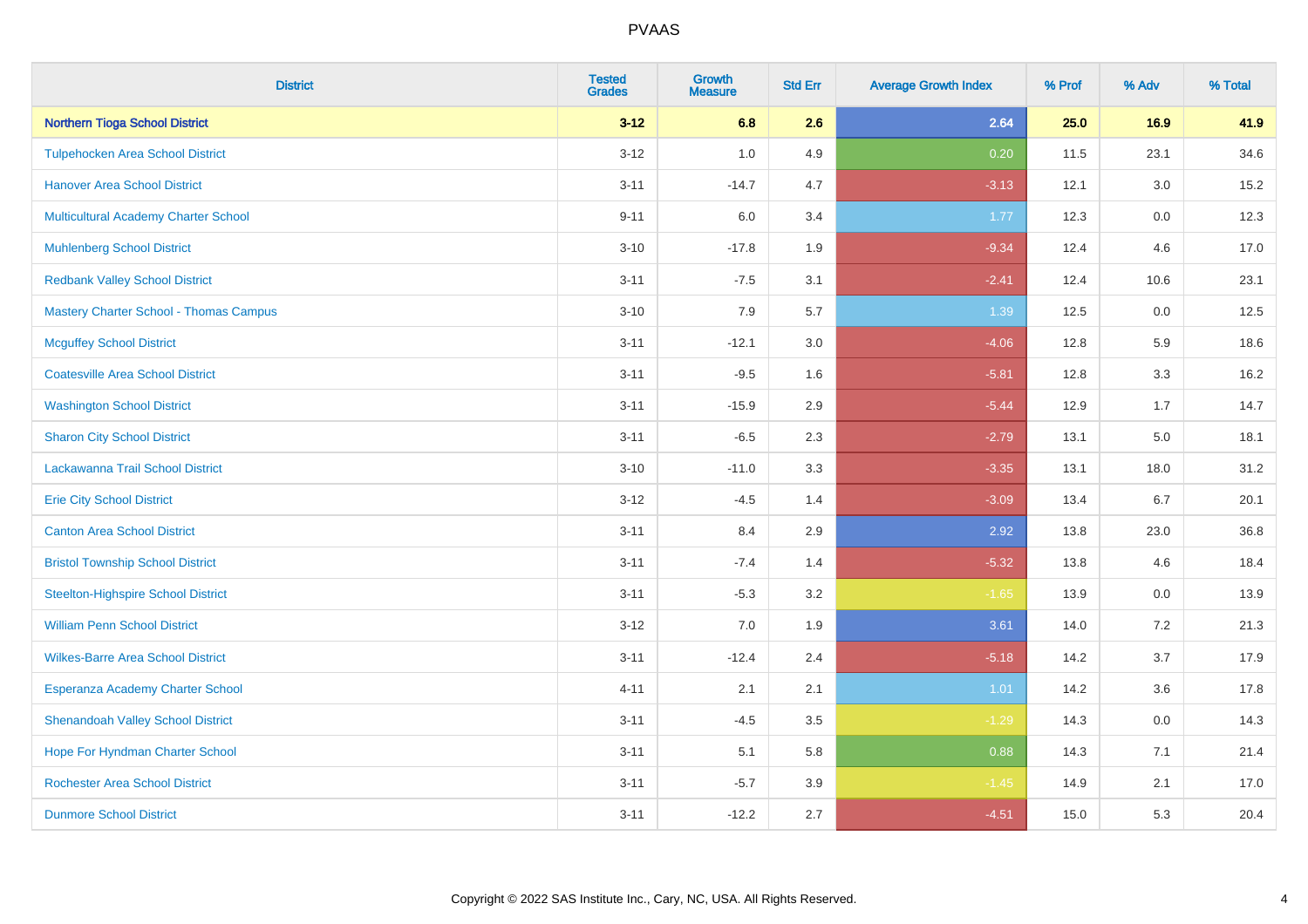| <b>District</b>                               | <b>Tested</b><br><b>Grades</b> | <b>Growth</b><br><b>Measure</b> | <b>Std Err</b> | <b>Average Growth Index</b> | % Prof | % Adv   | % Total |
|-----------------------------------------------|--------------------------------|---------------------------------|----------------|-----------------------------|--------|---------|---------|
| <b>Northern Tioga School District</b>         | $3 - 12$                       | 6.8                             | 2.6            | 2.64                        | 25.0   | 16.9    | 41.9    |
| <b>Greater Nanticoke Area School District</b> | $3 - 12$                       | $-6.8$                          | 2.6            | $-2.58$                     | 15.2   | $8.9\,$ | 24.1    |
| <b>Lebanon School District</b>                | $3 - 11$                       | $-1.2$                          | 1.9            | $-0.63$                     | 15.2   | 6.4     | 21.6    |
| Imhotep Institute Charter High School         | $9 - 11$                       | $-17.6$                         | 5.8            | $-3.03$                     | 15.4   | 0.0     | 15.4    |
| <b>West Mifflin Area School District</b>      | $3 - 12$                       | $-11.9$                         | 2.5            | $-4.77$                     | 15.9   | 4.0     | 19.9    |
| <b>City CHS</b>                               | $10 - 11$                      | $-5.6$                          | 2.4            | $-2.34$                     | 15.9   | 1.5     | 17.4    |
| <b>Burgettstown Area School District</b>      | $3 - 11$                       | $-11.2$                         | 3.2            | $-3.46$                     | 16.0   | 2.7     | 18.7    |
| <b>MaST Community Charter School II</b>       | $3 - 10$                       | 1.4                             | $3.0\,$        | 0.45                        | 16.1   | 4.6     | 20.7    |
| <b>Pittsburgh School District</b>             | $3 - 11$                       | $-13.0$                         | 1.1            | $-12.25$                    | 16.1   | 6.5     | 22.6    |
| Philadelphia City School District             | $3-12$                         | $-7.8$                          | 0.6            | $-13.43$                    | 16.4   | 6.5     | 22.9    |
| <b>Fannett-Metal School District</b>          | $3 - 11$                       | $-22.3$                         | 4.8            | $-4.65$                     | 16.4   | 6.6     | 23.0    |
| <b>Achievement House Charter School</b>       | $7 - 11$                       | $-8.2$                          | 3.6            | $-2.28$                     | 16.7   | 2.8     | 19.4    |
| <b>Reading School District</b>                | $3 - 11$                       | 4.3                             | 1.2            | 3.71                        | 16.8   | $6.0\,$ | 22.8    |
| <b>Williams Valley School District</b>        | $3 - 11$                       | 2.6                             | 3.7            | 0.69                        | 17.0   | 5.1     | 22.0    |
| <b>Columbia Borough School District</b>       | $3 - 12$                       | $-1.1$                          | 3.6            | $-0.31$                     | 17.2   | 1.7     | 19.0    |
| <b>New Castle Area School District</b>        | $3 - 12$                       | $-13.6$                         | 2.3            | $-5.99$                     | 17.6   | 2.0     | 19.5    |
| Jefferson County-Dubois AVTS                  | $9 - 11$                       | $-11.7$                         | 3.1            | $-3.72$                     | 17.6   | 2.8     | 20.4    |
| <b>Shanksville-Stonycreek School District</b> | $3 - 10$                       | $-8.6$                          | 5.5            | $-1.55$                     | 17.6   | 23.5    | 41.2    |
| <b>Carmichaels Area School District</b>       | $3 - 10$                       | $-7.0$                          | 3.1            | $-2.30$                     | 17.8   | 9.6     | 27.4    |
| <b>Union School District</b>                  | $3 - 12$                       | 2.5                             | 3.7            | 0.69                        | 17.9   | 10.4    | 28.4    |
| <b>Central Fulton School District</b>         | $3 - 11$                       | $-13.3$                         | 3.2            | $-4.20$                     | 18.1   | 9.7     | 27.8    |
| <b>Tidioute Community Charter School</b>      | $3 - 11$                       | 0.8                             | 4.4            | 0.19                        | 18.1   | 6.9     | 25.0    |
| <b>Williamsport Area School District</b>      | $3 - 11$                       | $-11.7$                         | 1.4            | $-8.29$                     | 18.2   | 10.5    | 28.7    |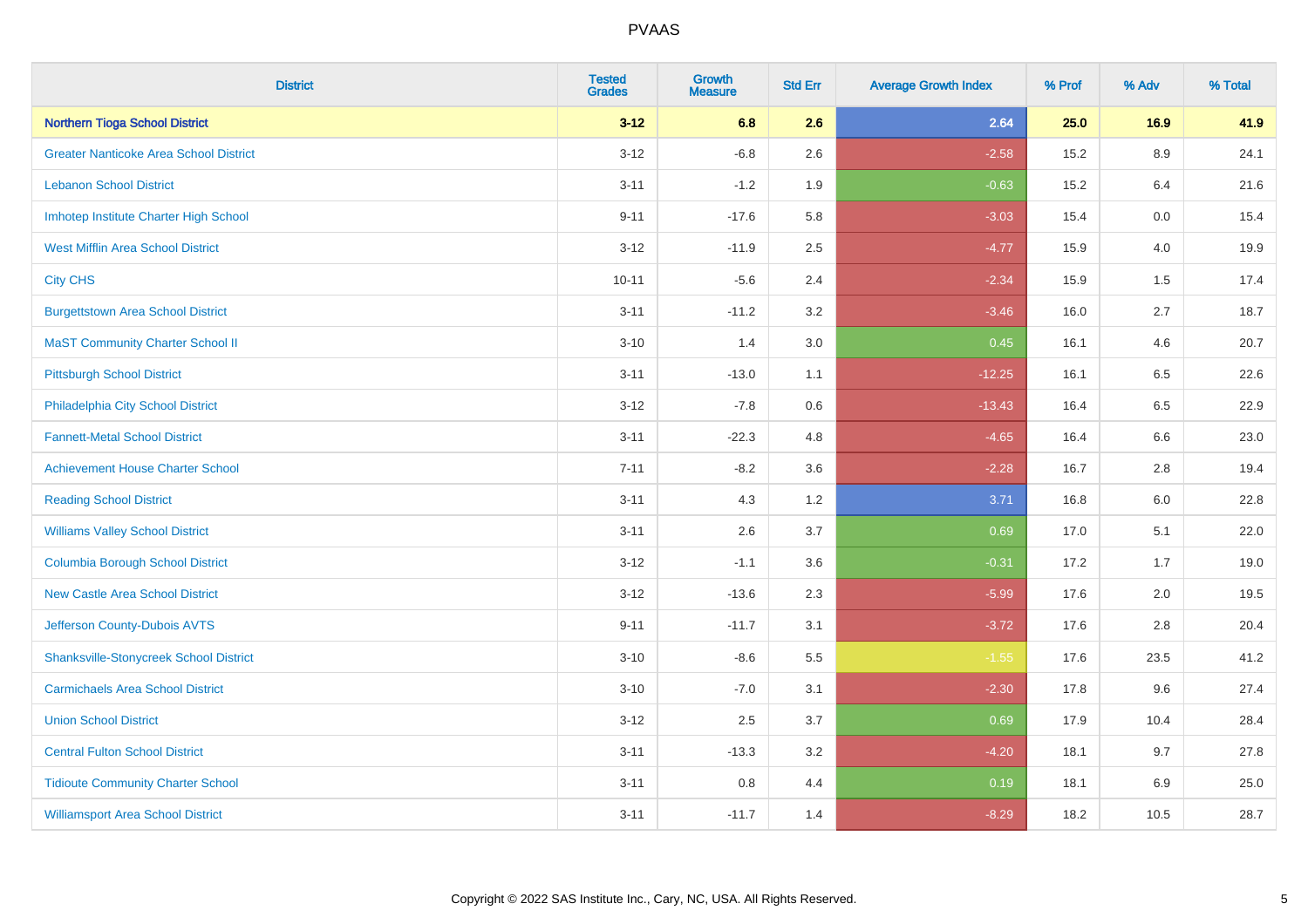| <b>District</b>                                | <b>Tested</b><br><b>Grades</b> | <b>Growth</b><br><b>Measure</b> | <b>Std Err</b> | <b>Average Growth Index</b> | % Prof | % Adv | % Total |
|------------------------------------------------|--------------------------------|---------------------------------|----------------|-----------------------------|--------|-------|---------|
| <b>Northern Tioga School District</b>          | $3 - 12$                       | 6.8                             | 2.6            | 2.64                        | 25.0   | 16.9  | 41.9    |
| <b>Mount Carmel Area School District</b>       | $3 - 11$                       | $-7.9$                          | 2.3            | $-3.38$                     | 18.2   | 4.4   | 22.6    |
| <b>Dauphin County Technical School</b>         | $9 - 11$                       | $-3.9$                          | 2.3            | $-1.67$                     | 18.3   | 11.1  | 29.3    |
| <b>Frazier School District</b>                 | $3 - 11$                       | $-18.9$                         | 3.4            | $-5.49$                     | 18.3   | 1.4   | 19.7    |
| <b>Penn Hills School District</b>              | $3 - 11$                       | 0.0                             | 2.4            | 0.02                        | 18.4   | 7.1   | 25.6    |
| <b>Punxsutawney Area School District</b>       | $3 - 11$                       | 15.8                            | 2.7            | 5.83                        | 18.6   | 29.0  | 47.6    |
| <b>Southeast Delco School District</b>         | $3 - 10$                       | 3.9                             | 3.5            | 1.12                        | 18.6   | 3.4   | 22.0    |
| Northern Lebanon School District               | $3 - 11$                       | $-0.7$                          | 2.3            | $-0.29$                     | 18.8   | 6.8   | 25.6    |
| <b>Forest Area School District</b>             | $3 - 11$                       | $-1.8$                          | 4.7            | $-0.37$                     | 18.9   | 15.1  | 34.0    |
| Susquehanna Township School District           | $3 - 12$                       | $3.9\,$                         | 2.7            | 1.45                        | 19.0   | 13.1  | 32.0    |
| <b>Pottstown School District</b>               | $3 - 12$                       | 2.0                             | 2.2            | 0.88                        | 19.4   | 6.2   | 25.6    |
| <b>Central Cambria School District</b>         | $3 - 11$                       | $-12.7$                         | 2.3            | $-5.61$                     | 19.4   | 7.4   | 26.9    |
| Jim Thorpe Area School District                | $3 - 11$                       | $-10.9$                         | 2.4            | $-4.48$                     | 19.5   | 6.0   | 25.5    |
| <b>Columbia-Montour AVTS</b>                   | $9 - 10$                       | $-7.1$                          | 2.8            | $-2.52$                     | 19.5   | 3.2   | 22.7    |
| <b>Shamokin Area School District</b>           | $3 - 11$                       | $-2.6$                          | 2.5            | $-1.06$                     | 19.6   | 9.8   | 29.3    |
| <b>Carbon Career &amp; Technical Institute</b> | $9 - 11$                       | $-9.3$                          | 3.2            | $-2.92$                     | 19.6   | 2.2   | 21.7    |
| Pennsylvania Distance Learning Charter School  | $3 - 12$                       | 6.8                             | 3.4            | 1.99                        | 19.8   | 6.2   | 25.9    |
| <b>Mount Union Area School District</b>        | $3 - 10$                       | $-2.5$                          | 2.8            | $-0.89$                     | 19.8   | 5.8   | 25.6    |
| <b>Scranton School District</b>                | $3 - 12$                       | $-10.1$                         | 2.5            | $-4.04$                     | 20.0   | 7.7   | 27.7    |
| Lehigh Valley Academy Regional Charter School  | $3 - 11$                       | $-5.9$                          | 3.0            | $-1.98$                     | 20.0   | 7.7   | 27.7    |
| <b>Blairsville-Saltsburg School District</b>   | $3 - 11$                       | $-7.5$                          | 2.8            | $-2.67$                     | 20.1   | 8.2   | 28.3    |
| <b>Brentwood Borough School District</b>       | $3 - 11$                       | 1.3                             | 3.0            | 0.44                        | 20.2   | 16.0  | 36.2    |
| North Schuylkill School District               | $3 - 11$                       | $-4.7$                          | 2.2            | $-2.16$                     | 20.2   | 11.7  | 31.9    |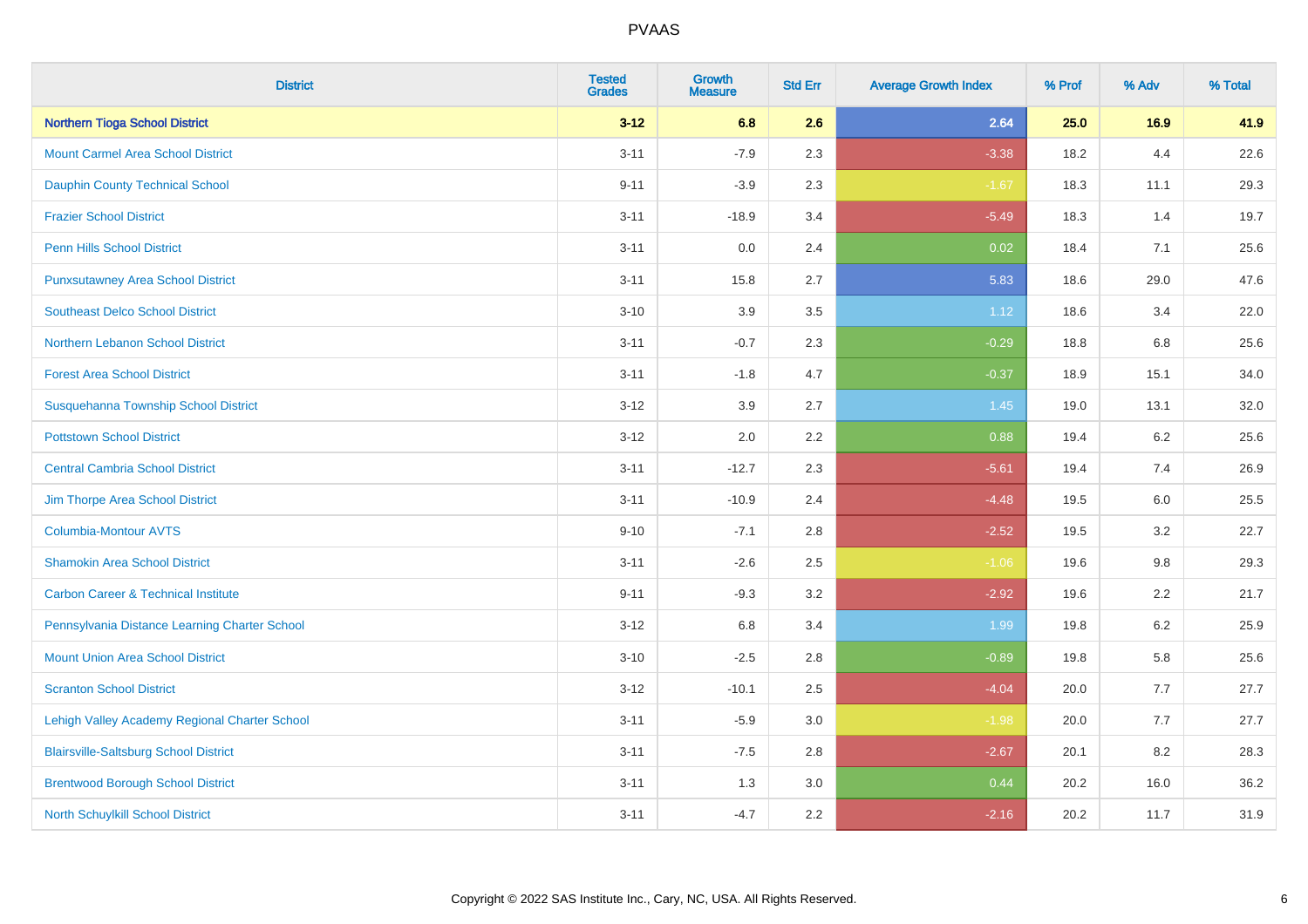| <b>District</b>                                 | <b>Tested</b><br><b>Grades</b> | <b>Growth</b><br><b>Measure</b> | <b>Std Err</b> | <b>Average Growth Index</b> | % Prof | % Adv   | % Total |
|-------------------------------------------------|--------------------------------|---------------------------------|----------------|-----------------------------|--------|---------|---------|
| <b>Northern Tioga School District</b>           | $3 - 12$                       | 6.8                             | 2.6            | 2.64                        | 25.0   | 16.9    | 41.9    |
| <b>Westinghouse Arts Academy Charter School</b> | $9 - 10$                       | $-6.0$                          | 3.3            | $-1.81$                     | 20.2   | 8.9     | 29.1    |
| Meyersdale Area School District                 | $3 - 11$                       | $-16.1$                         | 3.3            | $-4.94$                     | 20.3   | 5.8     | 26.1    |
| <b>Wattsburg Area School District</b>           | $3 - 11$                       | 1.0                             | 2.7            | 0.36                        | 20.4   | 12.4    | 32.7    |
| <b>Bethlehem Area School District</b>           | $3 - 11$                       | $-4.5$                          | 1.1            | $-3.91$                     | 20.4   | 11.3    | 31.7    |
| <b>Hazleton Area School District</b>            | $3 - 11$                       | 6.0                             | 1.6            | 3.85                        | 20.5   | 9.0     | 29.5    |
| <b>Mastery Charter School - Pickett Campus</b>  | $6 - 10$                       | 2.7                             | 4.2            | 0.65                        | 20.6   | 0.0     | 20.6    |
| <b>Chartiers Valley School District</b>         | $3 - 11$                       | $-9.1$                          | 2.1            | $-4.23$                     | 20.7   | 17.4    | 38.0    |
| <b>Riverside School District</b>                | $3 - 11$                       | $-6.2$                          | 2.7            | $-2.33$                     | 20.8   | 17.0    | 37.7    |
| <b>Shikellamy School District</b>               | $3 - 10$                       | $-8.3$                          | 2.4            | $-3.42$                     | 20.8   | 18.5    | 39.2    |
| Pennsylvania Cyber Charter School               | $3 - 11$                       | 0.6                             | 1.5            | 0.37                        | 20.8   | 8.1     | 28.9    |
| <b>Laurel Highlands School District</b>         | $3 - 11$                       | $-3.8$                          | 2.3            | $-1.63$                     | 20.9   | 14.6    | 35.4    |
| <b>Antietam School District</b>                 | $3 - 10$                       | $-9.5$                          | 3.7            | $-2.57$                     | 20.9   | 1.5     | 22.4    |
| <b>Trinity Area School District</b>             | $3 - 11$                       | $-8.7$                          | 1.8            | $-4.87$                     | 20.9   | $9.8\,$ | 30.8    |
| <b>East Allegheny School District</b>           | $3 - 11$                       | $-6.4$                          | 3.0            | $-2.11$                     | 21.0   | 7.4     | 28.4    |
| <b>Somerset Area School District</b>            | $3 - 11$                       | $-7.6$                          | 2.4            | $-3.17$                     | 21.0   | 14.5    | 35.5    |
| <b>Monessen City School District</b>            | $3 - 10$                       | $-3.9$                          | 5.6            | $-0.69$                     | 21.0   | 10.5    | 31.6    |
| <b>Ferndale Area School District</b>            | $3 - 10$                       | $-1.1$                          | 4.1            | $-0.27$                     | 21.0   | 7.9     | 29.0    |
| <b>Mckeesport Area School District</b>          | $3 - 12$                       | 4.6                             | 2.2            | 2.14                        | 21.1   | 4.4     | 25.5    |
| Northern Lehigh School District                 | $3 - 12$                       | 6.1                             | 2.5            | 2.42                        | 21.4   | 18.0    | 39.3    |
| <b>Mahanoy Area School District</b>             | $3 - 10$                       | $-3.4$                          | 3.1            | $-1.07$                     | 21.4   | 8.6     | 30.0    |
| Philadelphia Academy Charter School             | $3 - 11$                       | $-14.7$                         | 2.7            | $-5.42$                     | 21.6   | 3.9     | 25.5    |
| <b>Southern Fulton School District</b>          | $3 - 11$                       | $-5.1$                          | 4.0            | $-1.29$                     | 21.7   | 13.0    | 34.8    |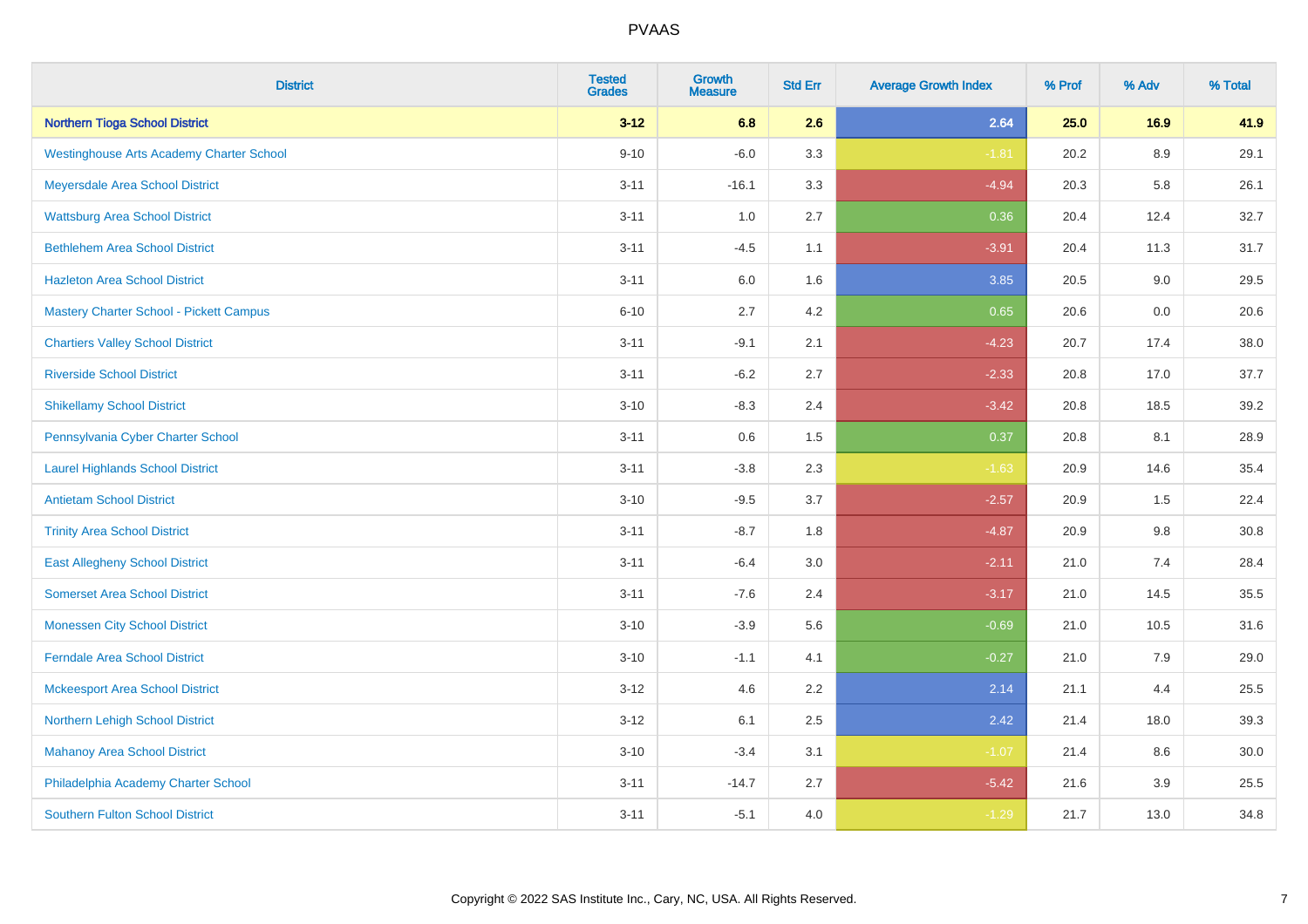| <b>District</b>                               | <b>Tested</b><br><b>Grades</b> | <b>Growth</b><br><b>Measure</b> | <b>Std Err</b> | <b>Average Growth Index</b> | % Prof | % Adv   | % Total |
|-----------------------------------------------|--------------------------------|---------------------------------|----------------|-----------------------------|--------|---------|---------|
| <b>Northern Tioga School District</b>         | $3 - 12$                       | 6.8                             | 2.6            | 2.64                        | 25.0   | 16.9    | 41.9    |
| <b>Pottsville Area School District</b>        | $3 - 12$                       | $-4.9$                          | 2.1            | $-2.36$                     | 21.8   | 7.9     | 29.6    |
| <b>West York Area School District</b>         | $3 - 12$                       | $-9.8$                          | 2.7            | $-3.57$                     | 21.9   | 10.9    | 32.8    |
| <b>Brownsville Area School District</b>       | $3 - 12$                       | 3.9                             | 3.8            | 1.04                        | 22.0   | 8.5     | 30.5    |
| <b>Wyoming Valley West School District</b>    | $3 - 11$                       | $-5.5$                          | 2.3            | $-2.38$                     | 22.2   | 9.2     | 31.4    |
| Schuylkill Haven Area School District         | $3 - 11$                       | $-5.3$                          | 2.7            | $-1.96$                     | 22.2   | 11.6    | 33.8    |
| <b>Charleroi School District</b>              | $3 - 11$                       | $-4.3$                          | 2.7            | $-1.55$                     | 22.2   | 15.9    | 38.1    |
| <b>Lakeland School District</b>               | $3 - 11$                       | 13.3                            | 2.8            | 4.80                        | 22.2   | 21.2    | 43.4    |
| <b>Berwick Area School District</b>           | $3 - 11$                       | $-6.9$                          | 2.4            | $-2.84$                     | 22.3   | 11.5    | 33.8    |
| <b>Williamsburg Community School District</b> | $3 - 11$                       | $-16.9$                         | 4.1            | $-4.14$                     | 22.4   | 0.0     | 22.4    |
| <b>New Foundations Charter School</b>         | $3 - 11$                       | 0.6                             | 2.2            | 0.29                        | 22.4   | 4.0     | 26.4    |
| Philipsburg-Osceola Area School District      | $3 - 11$                       | 4.1                             | 3.0            | 1.37                        | 22.5   | 16.2    | 38.8    |
| <b>East Lycoming School District</b>          | $3 - 11$                       | $-10.9$                         | 2.1            | $-5.08$                     | 22.5   | 8.2     | 30.8    |
| <b>York Co School Of Technology</b>           | $9 - 12$                       | $-10.9$                         | 1.6            | $-6.79$                     | 22.6   | 4.0     | 26.6    |
| <b>Moniteau School District</b>               | $3 - 11$                       | $-11.8$                         | 2.9            | $-4.07$                     | 22.6   | $5.0\,$ | 27.6    |
| <b>Hanover Public School District</b>         | $3 - 11$                       | $-12.4$                         | 2.7            | $-4.50$                     | 22.7   | 6.2     | 28.9    |
| East Stroudsburg Area School District         | $3 - 11$                       | $-4.9$                          | 1.4            | $-3.38$                     | 22.7   | 12.5    | 35.2    |
| <b>Roberto Clemente Charter School</b>        | $3 - 12$                       | $-3.3$                          | 4.1            | $-0.79$                     | 22.7   | 4.6     | 27.3    |
| <b>Troy Area School District</b>              | $3 - 10$                       | $-4.7$                          | 3.2            | $-1.46$                     | 22.8   | 16.5    | 39.2    |
| <b>Freedom Area School District</b>           | $3 - 11$                       | $-6.3$                          | 3.1            | $-2.04$                     | 22.9   | 8.4     | 31.3    |
| <b>Juniata County School District</b>         | $3 - 12$                       | 7.7                             | 2.0            | 3.81                        | 22.9   | 18.9    | 41.8    |
| Fox Chapel Area School District               | $3 - 11$                       | 17.6                            | 1.9            | 9.47                        | 22.9   | 52.0    | 74.9    |
| <b>Milton Area School District</b>            | $3 - 11$                       | $-10.1$                         | 2.5            | $-4.04$                     | 23.0   | 11.3    | 34.2    |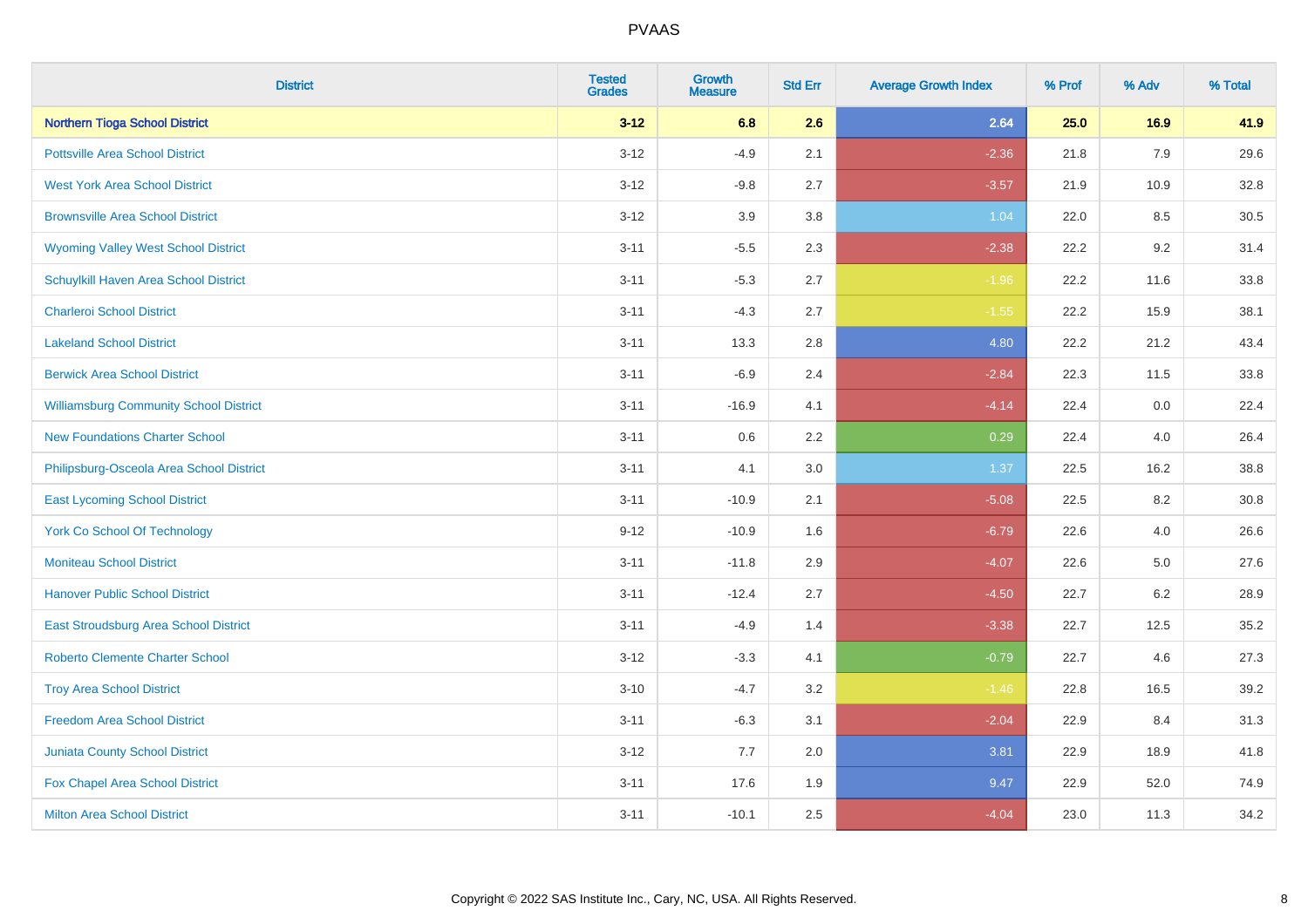| <b>District</b>                                         | <b>Tested</b><br><b>Grades</b> | <b>Growth</b><br><b>Measure</b> | <b>Std Err</b> | <b>Average Growth Index</b> | % Prof | % Adv | % Total |
|---------------------------------------------------------|--------------------------------|---------------------------------|----------------|-----------------------------|--------|-------|---------|
| <b>Northern Tioga School District</b>                   | $3 - 12$                       | 6.8                             | 2.6            | 2.64                        | 25.0   | 16.9  | 41.9    |
| <b>Forbes Road School District</b>                      | $3 - 11$                       | $-11.5$                         | 4.7            | $-2.43$                     | 23.1   | 10.3  | 33.3    |
| Center For Student Learning Charter School At Pennsbury | $6 - 12$                       | $-3.3$                          | 6.0            | $-0.55$                     | 23.1   | 0.0   | 23.1    |
| Juniata Valley School District                          | $3 - 11$                       | 1.6                             | 3.2            | 0.51                        | 23.1   | 9.4   | 32.5    |
| <b>Kiski Area School District</b>                       | $3 - 11$                       | $-4.0$                          | 2.0            | $-1.99$                     | 23.1   | 18.2  | 41.3    |
| <b>School Lane Charter School</b>                       | $3 - 11$                       | 2.6                             | 3.6            | 0.72                        | 23.1   | 18.7  | 41.8    |
| Ambridge Area School District                           | $3 - 12$                       | $-19.4$                         | 2.5            | $-7.64$                     | 23.2   | 5.6   | 28.9    |
| <b>Marion Center Area School District</b>               | $3 - 10$                       | 0.8                             | 2.9            | 0.27                        | 23.3   | 11.1  | 34.4    |
| <b>Eastern Lebanon County School District</b>           | $3 - 11$                       | 4.0                             | 2.1            | 1.89                        | 23.5   | 11.5  | 35.0    |
| <b>Shippensburg Area School District</b>                | $3 - 11$                       | 0.5                             | 1.8            | 0.26                        | 23.5   | 22.8  | 46.3    |
| <b>York Academy Regional Charter School</b>             | $3 - 11$                       | $-2.3$                          | 4.4            | $-0.52$                     | 23.5   | 2.0   | 25.5    |
| <b>Big Spring School District</b>                       | $3 - 11$                       | $-9.8$                          | 2.3            | $-4.32$                     | 23.6   | 12.9  | 36.5    |
| <b>Centennial School District</b>                       | $3 - 10$                       | 1.5                             | $1.5\,$        | 0.98                        | 23.6   | 12.4  | 36.0    |
| <b>Conemaugh Valley School District</b>                 | $3 - 12$                       | $-6.3$                          | 4.1            | $-1.54$                     | 23.7   | 5.1   | 28.8    |
| South Allegheny School District                         | $3 - 11$                       | $-0.9$                          | 3.1            | $-0.30$                     | 23.8   | 2.5   | 26.2    |
| <b>Upper Darby School District</b>                      | $3 - 12$                       | 11.2                            | 1.4            | 8.28                        | 23.8   | 11.8  | 35.6    |
| <b>Susq-Cyber Charter School</b>                        | $9 - 11$                       | $-3.2$                          | 5.8            | $-0.54$                     | 23.8   | 4.8   | 28.6    |
| <b>Ringgold School District</b>                         | $3 - 11$                       | 2.9                             | 2.2            | 1.32                        | 23.8   | 13.3  | 37.1    |
| South Side Area School District                         | $3 - 11$                       | $-0.6$                          | 3.1            | $-0.19$                     | 24.0   | 28.0  | 52.0    |
| Maritime Academy Charter School                         | $3 - 10$                       | 13.2                            | 3.1            | 4.29                        | 24.0   | 1.3   | 25.3    |
| <b>Corry Area School District</b>                       | $3 - 11$                       | $-6.8$                          | 2.3            | $-3.01$                     | 24.0   | 8.8   | 32.8    |
| <b>Millersburg Area School District</b>                 | $3 - 11$                       | $-6.6$                          | 3.4            | $-1.92$                     | 24.1   | 10.3  | 34.5    |
| <b>Easton Area School District</b>                      | $3 - 12$                       | 6.3                             | 1.3            | 4.91                        | 24.1   | 13.0  | 37.1    |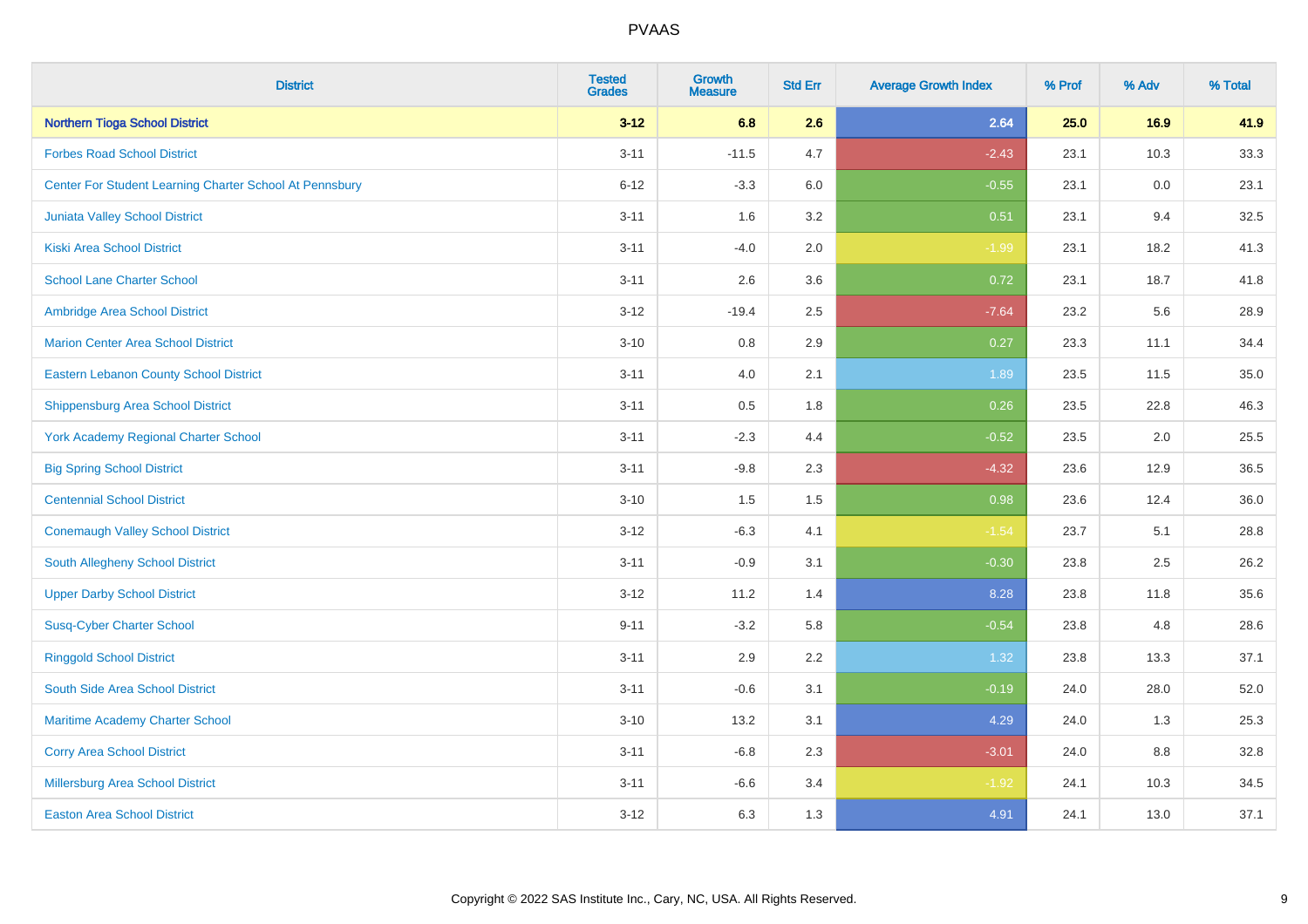| <b>District</b>                                | <b>Tested</b><br><b>Grades</b> | <b>Growth</b><br><b>Measure</b> | <b>Std Err</b> | <b>Average Growth Index</b> | % Prof | % Adv   | % Total |
|------------------------------------------------|--------------------------------|---------------------------------|----------------|-----------------------------|--------|---------|---------|
| <b>Northern Tioga School District</b>          | $3 - 12$                       | 6.8                             | 2.6            | 2.64                        | 25.0   | 16.9    | 41.9    |
| <b>Connellsville Area School District</b>      | $3 - 11$                       | $-5.3$                          | 2.0            | $-2.67$                     | 24.2   | $5.0\,$ | 29.1    |
| <b>Chambersburg Area School District</b>       | $3 - 11$                       | $-5.6$                          | 1.3            | $-4.42$                     | 24.2   | 15.2    | 39.4    |
| <b>Penns Manor Area School District</b>        | $3 - 12$                       | $-1.9$                          | 3.5            | $-0.55$                     | 24.2   | 3.8     | 28.0    |
| <b>Bensalem Township School District</b>       | $3 - 11$                       | 1.0                             | 1.6            | 0.63                        | 24.3   | 10.7    | 34.9    |
| Northern York County School District           | $3 - 11$                       | 8.4                             | 1.8            | 4.63                        | 24.3   | 23.1    | 47.4    |
| <b>Cheltenham School District</b>              | $3 - 11$                       | $-17.6$                         | 2.0            | $-8.74$                     | 24.4   | 8.3     | 32.6    |
| <b>Salisbury Township School District</b>      | $3 - 11$                       | 5.8                             | 3.6            | 1.62                        | 24.4   | 12.6    | 37.0    |
| <b>Wellsboro Area School District</b>          | $3 - 11$                       | $-6.3$                          | 3.0            | $-2.08$                     | 24.4   | 13.4    | 37.8    |
| <b>Mercer Area School District</b>             | $3 - 11$                       | 2.2                             | 3.1            | 0.70                        | 24.4   | 11.8    | 36.2    |
| <b>Smethport Area School District</b>          | $3 - 12$                       | 5.8                             | 3.8            | 1.52                        | 24.6   | 20.0    | 44.6    |
| <b>Agora Cyber Charter School</b>              | $3 - 11$                       | 14.6                            | 2.4            | 6.03                        | 24.7   | 19.5    | 44.2    |
| <b>Mastery Charter School - Hardy Williams</b> | $3 - 11$                       | 6.6                             | 3.0            | 2.21                        | 24.7   | 1.2     | 25.9    |
| <b>Upper Moreland Township School District</b> | $3 - 11$                       | 1.1                             | 2.0            | 0.56                        | 24.8   | 26.6    | 51.3    |
| <b>Towanda Area School District</b>            | $3 - 11$                       | $-4.0$                          | 2.6            | $-1.52$                     | 24.8   | 9.9     | 34.8    |
| <b>York Suburban School District</b>           | $3 - 11$                       | $7.4$                           | 2.1            | 3.55                        | 24.9   | 31.2    | 56.1    |
| <b>Cambria Heights School District</b>         | $3 - 10$                       | $-6.2$                          | 2.9            | $-2.11$                     | 25.0   | 13.0    | 38.0    |
| <b>Montgomery Area School District</b>         | $3 - 11$                       | $-5.8$                          | 3.2            | $-1.83$                     | 25.0   | 11.5    | 36.5    |
| <b>Moshannon Valley School District</b>        | $3 - 10$                       | $-5.1$                          | 4.6            | $-1.12$                     | 25.0   | 12.5    | 37.5    |
| <b>MaST Community Charter School</b>           | $3 - 10$                       | $-0.9$                          | 2.5            | $-0.34$                     | 25.0   | 21.6    | 46.6    |
| <b>Austin Area School District</b>             | $3 - 11$                       | $2.6\,$                         | 6.0            | 0.43                        | 25.0   | 18.8    | 43.8    |
| <b>Northern Tioga School District</b>          | $3 - 12$                       | 6.8                             | 2.6            | 2.64                        | 25.0   | 16.9    | 41.9    |
| Selinsgrove Area School District               | $3 - 12$                       | $-5.7$                          | 2.1            | $-2.74$                     | 25.4   | 13.9    | 39.2    |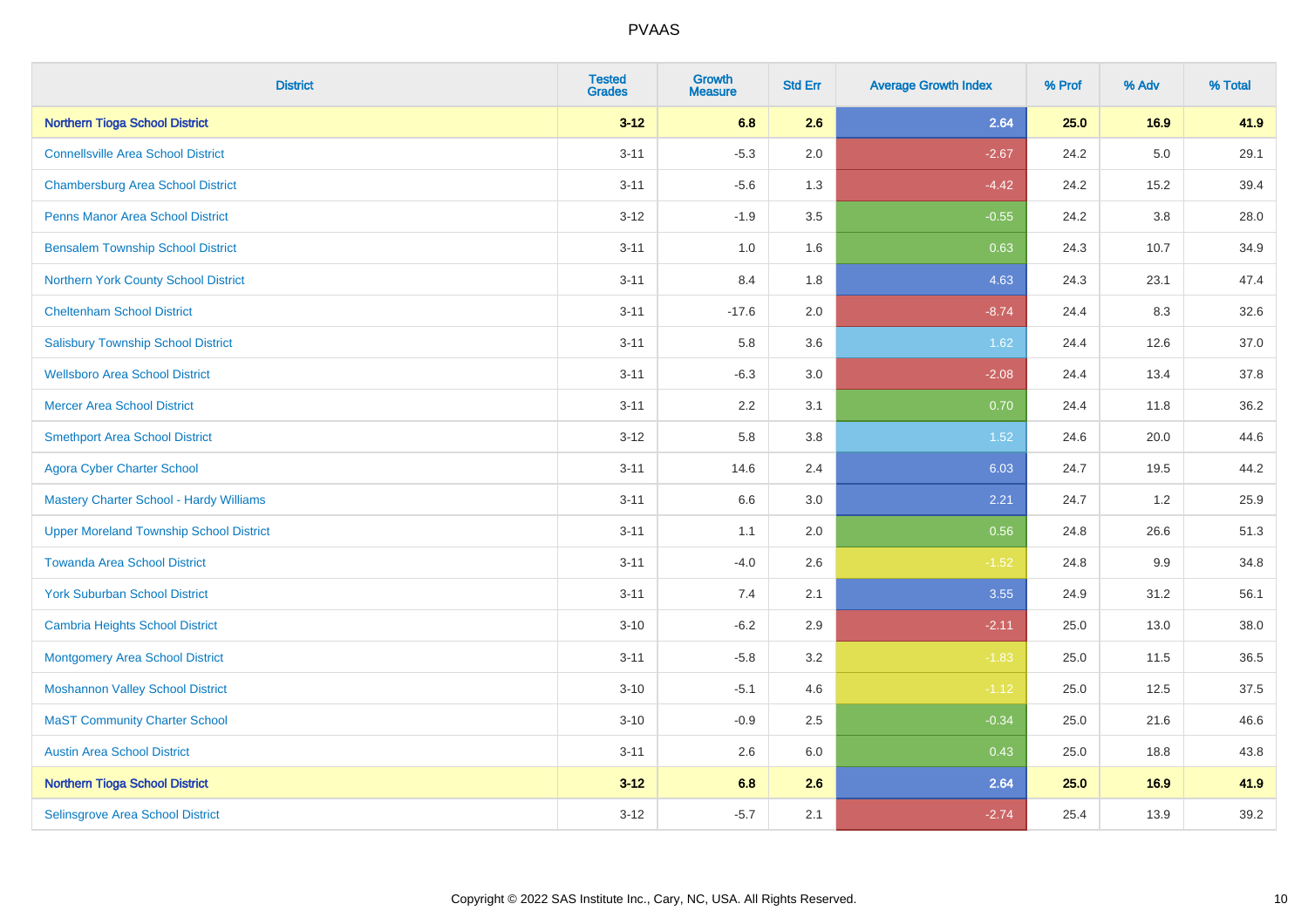| <b>District</b>                                   | <b>Tested</b><br><b>Grades</b> | <b>Growth</b><br><b>Measure</b> | <b>Std Err</b> | <b>Average Growth Index</b> | % Prof | % Adv | % Total |
|---------------------------------------------------|--------------------------------|---------------------------------|----------------|-----------------------------|--------|-------|---------|
| <b>Northern Tioga School District</b>             | $3 - 12$                       | 6.8                             | 2.6            | 2.64                        | 25.0   | 16.9  | 41.9    |
| <b>Upper Perkiomen School District</b>            | $3 - 11$                       | 5.7                             | 1.9            | 3.04                        | 25.4   | 19.9  | 45.4    |
| <b>Central Columbia School District</b>           | $3 - 12$                       | 0.3                             | 2.3            | 0.12                        | 25.4   | 37.6  | 63.0    |
| <b>Collegium Charter School</b>                   | $3 - 10$                       | 21.2                            | 2.6            | 8.18                        | 25.4   | 16.4  | 41.8    |
| <b>Cranberry Area School District</b>             | $3-12$                         | $-0.9$                          | 3.1            | $-0.29$                     | 25.5   | 9.7   | 35.2    |
| Insight PA Cyber Charter School                   | $3 - 11$                       | $-9.4$                          | 5.8            | $-1.62$                     | 25.6   | 4.6   | 30.2    |
| <b>Wyomissing Area School District</b>            | $3 - 12$                       | $-2.4$                          | 2.6            | $-0.92$                     | 25.6   | 28.1  | 53.7    |
| <b>Grove City Area School District</b>            | $3-12$                         | $-8.8$                          | 2.3            | $-3.89$                     | 25.6   | 16.4  | 42.0    |
| <b>Beaver Area School District</b>                | $3 - 10$                       | $-3.0$                          | 2.5            | $-1.16$                     | 25.8   | 27.8  | 53.6    |
| Lake-Lehman School District                       | $3 - 11$                       | 14.9                            | 2.8            | 5.34                        | 25.8   | 22.5  | 48.3    |
| <b>Bangor Area School District</b>                | $3 - 12$                       | $-1.2$                          | 2.0            | $-0.60$                     | 25.8   | 12.7  | 38.5    |
| <b>Environmental Charter School At Frick Park</b> | $3-9$                          | $-6.2$                          | 3.7            | $-1.67$                     | 25.9   | 3.4   | 29.3    |
| <b>Saucon Valley School District</b>              | $3 - 11$                       | 18.9                            | 2.2            | 8.48                        | 26.0   | 39.6  | 65.6    |
| <b>Waynesboro Area School District</b>            | $3 - 12$                       | 3.0                             | 1.8            | 1.67                        | 26.0   | 23.5  | 49.5    |
| <b>Octorara Area School District</b>              | $3 - 11$                       | $-7.5$                          | 3.2            | $-2.35$                     | 26.1   | 17.0  | 43.2    |
| Northern Bedford County School District           | $3 - 11$                       | $-2.3$                          | 3.3            | $-0.69$                     | 26.2   | 16.9  | 43.1    |
| <b>North Star School District</b>                 | $3 - 11$                       | 1.1                             | 3.3            | 0.34                        | 26.2   | 20.0  | 46.2    |
| <b>Chartiers-Houston School District</b>          | $3 - 10$                       | $-16.5$                         | 3.5            | $-4.79$                     | 26.3   | 6.6   | 32.9    |
| <b>Elk Lake School District</b>                   | $3 - 11$                       | $-6.1$                          | 2.9            | $-2.12$                     | 26.3   | 11.6  | 37.9    |
| Mastery Charter High School-Lenfest Campus        | $7 - 11$                       | $-1.8$                          | 5.8            | $-0.30$                     | 26.3   | 0.0   | 26.3    |
| Southern Tioga School District                    | $3 - 11$                       | $-0.1$                          | 2.8            | $-0.03$                     | 26.3   | 10.3  | 36.6    |
| <b>Crawford Central School District</b>           | $3 - 11$                       | 5.7                             | 2.1            | 2.71                        | 26.4   | 15.8  | 42.1    |
| <b>North Hills School District</b>                | $3 - 11$                       | $-15.8$                         | 1.8            | $-8.84$                     | 26.4   | 19.8  | 46.2    |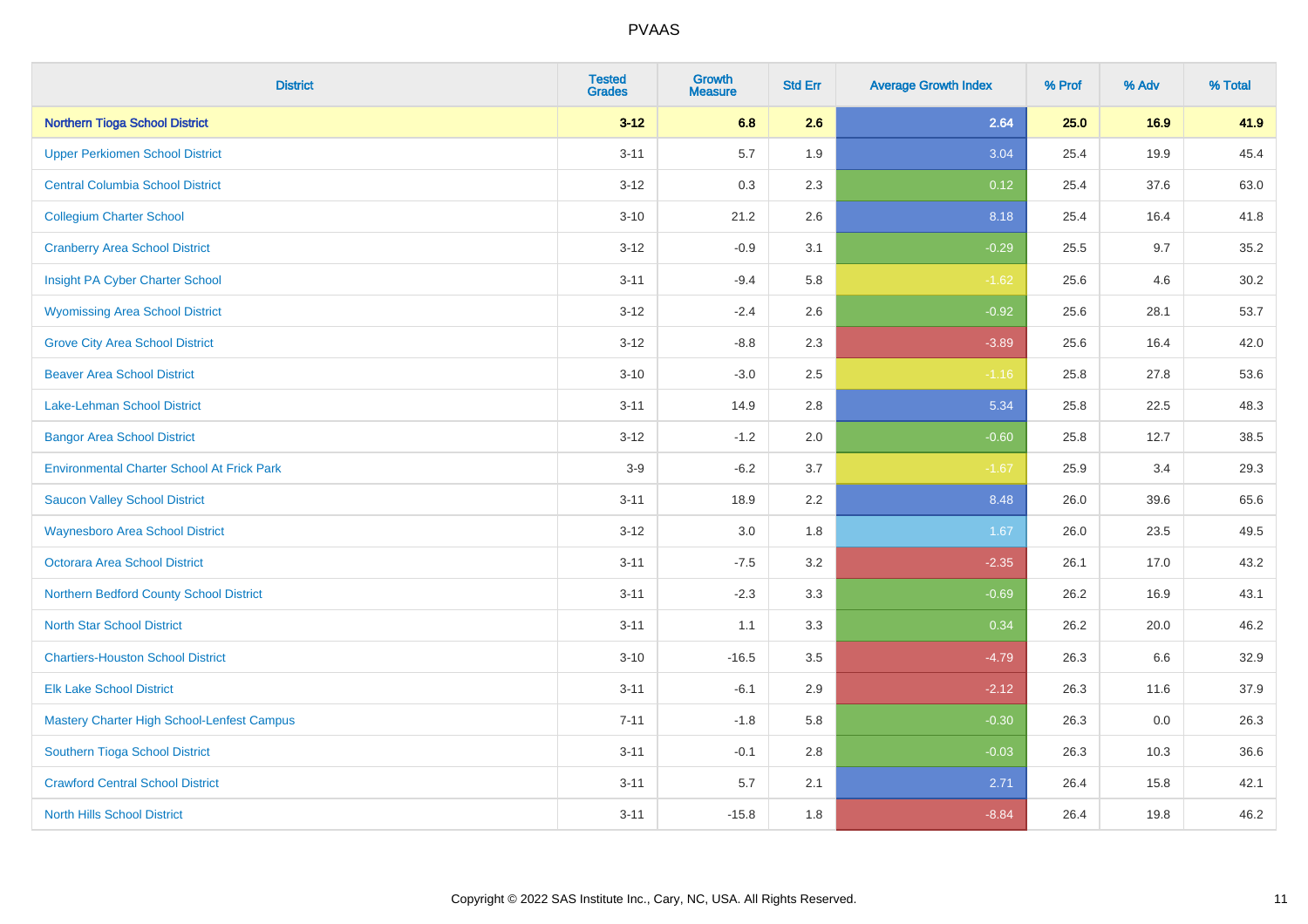| <b>District</b>                                    | <b>Tested</b><br><b>Grades</b> | <b>Growth</b><br><b>Measure</b> | <b>Std Err</b> | <b>Average Growth Index</b> | % Prof | % Adv   | % Total |
|----------------------------------------------------|--------------------------------|---------------------------------|----------------|-----------------------------|--------|---------|---------|
| <b>Northern Tioga School District</b>              | $3 - 12$                       | 6.8                             | 2.6            | 2.64                        | 25.0   | 16.9    | 41.9    |
| <b>Butler Area School District</b>                 | $3 - 11$                       | $-14.1$                         | 1.5            | $-9.60$                     | 26.4   | 11.1    | 37.5    |
| Karns City Area School District                    | $3 - 11$                       | $-7.2$                          | 2.6            | $-2.71$                     | 26.4   | 20.8    | 47.2    |
| <b>Port Allegany School District</b>               | $3 - 11$                       | 6.5                             | 3.7            | 1.74                        | 26.4   | 11.3    | 37.7    |
| <b>Oswayo Valley School District</b>               | $3-12$                         | 9.9                             | 5.1            | 1.93                        | 26.5   | 44.1    | 70.6    |
| <b>Titusville Area School District</b>             | $3 - 11$                       | $-5.0$                          | 2.5            | $-1.98$                     | 26.5   | $6.8\,$ | 33.3    |
| Penn-Delco School District                         | $3 - 11$                       | 1.3                             | 1.8            | 0.75                        | 26.5   | 12.6    | 39.1    |
| Northern Cambria School District                   | $3 - 11$                       | $-0.3$                          | 3.4            | $-0.09$                     | 26.5   | 1.2     | 27.7    |
| <b>Forest City Regional School District</b>        | $3 - 12$                       | $-1.2$                          | 3.6            | $-0.33$                     | 26.5   | 8.2     | 34.7    |
| <b>Bentworth School District</b>                   | $3 - 11$                       | 7.0                             | 3.0            | 2.36                        | 26.6   | 17.0    | 43.6    |
| <b>Valley View School District</b>                 | $3 - 11$                       | 9.3                             | 2.2            | 4.18                        | 26.6   | 23.1    | 49.7    |
| <b>Warren County School District</b>               | $3 - 11$                       | $-0.1$                          | 1.6            | $-0.06$                     | 26.7   | 9.7     | 36.4    |
| <b>Penn Manor School District</b>                  | $3 - 11$                       | 7.1                             | 1.5            | 4.82                        | 26.7   | 20.5    | 47.2    |
| <b>Pittston Area School District</b>               | $3 - 11$                       | $-8.2$                          | 2.2            | $-3.75$                     | 26.7   | 14.8    | 41.5    |
| <b>Ellwood City Area School District</b>           | $3 - 11$                       | $-12.5$                         | 3.1            | $-4.00$                     | 26.7   | 8.7     | 35.4    |
| Jeannette City School District                     | $3 - 11$                       | $-0.7$                          | 3.4            | $-0.20$                     | 26.8   | 4.1     | 30.9    |
| <b>West Perry School District</b>                  | $3 - 11$                       | 11.0                            | 2.3            | 4.76                        | 26.9   | 20.5    | 47.4    |
| <b>Commonwealth Charter Academy Charter School</b> | $3 - 10$                       | 4.2                             | 1.6            | 2.68                        | 27.0   | 15.6    | 42.5    |
| <b>Portage Area School District</b>                | $3 - 10$                       | $-0.5$                          | 3.3            | $-0.14$                     | 27.0   | 20.6    | 47.6    |
| Catasauqua Area School District                    | $3 - 12$                       | $-7.3$                          | 2.8            | $-2.58$                     | 27.1   | 11.2    | 38.3    |
| <b>Keystone Central School District</b>            | $3 - 11$                       | 3.6                             | 1.8            | 2.04                        | 27.1   | 14.6    | 41.8    |
| <b>Exeter Township School District</b>             | $3 - 11$                       | $-1.0$                          | 1.7            | $-0.58$                     | 27.2   | 15.6    | 42.8    |
| <b>Colonial School District</b>                    | $3 - 11$                       | 22.1                            | 1.6            | 13.55                       | 27.2   | 43.5    | 70.6    |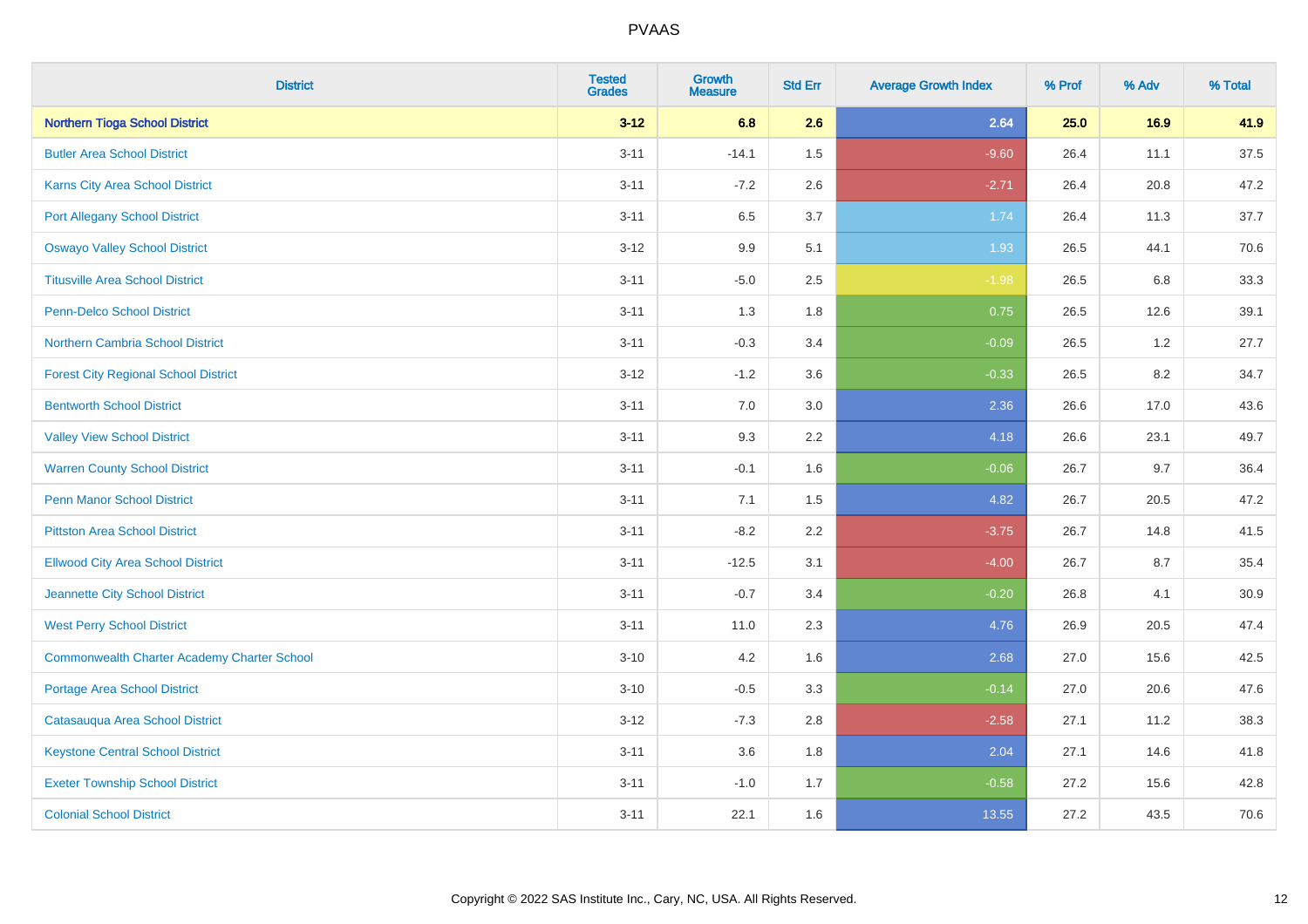| <b>District</b>                                 | <b>Tested</b><br><b>Grades</b> | <b>Growth</b><br><b>Measure</b> | <b>Std Err</b> | <b>Average Growth Index</b> | % Prof | % Adv | % Total |
|-------------------------------------------------|--------------------------------|---------------------------------|----------------|-----------------------------|--------|-------|---------|
| <b>Northern Tioga School District</b>           | $3 - 12$                       | 6.8                             | 2.6            | 2.64                        | 25.0   | 16.9  | 41.9    |
| <b>Solanco School District</b>                  | $3 - 11$                       | $2.2\,$                         | 1.8            | 1.18                        | 27.2   | 15.0  | 42.3    |
| <b>Reynolds School District</b>                 | $3 - 10$                       | $-3.0$                          | 3.5            | $-0.87$                     | 27.3   | 9.1   | 36.4    |
| Penn Cambria School District                    | $3 - 11$                       | $-4.5$                          | 2.4            | $-1.86$                     | 27.3   | 15.8  | 43.2    |
| <b>Conneaut School District</b>                 | $3-12$                         | $-2.3$                          | 2.6            | $-0.91$                     | 27.4   | 9.7   | 37.1    |
| <b>Minersville Area School District</b>         | $3 - 11$                       | $-2.9$                          | 3.4            | $-0.86$                     | 27.4   | 9.7   | 37.1    |
| Capital Area School for the Arts Charter School | $9 - 11$                       | 14.2                            | 4.5            | 3.13                        | 27.5   | 30.0  | 57.5    |
| <b>Wissahickon School District</b>              | $3 - 10$                       | $-5.3$                          | 1.7            | $-3.14$                     | 27.5   | 29.0  | 56.6    |
| <b>Oxford Area School District</b>              | $3 - 11$                       | $-3.1$                          | 1.8            | $-1.77$                     | 27.5   | 14.5  | 42.0    |
| <b>Carbondale Area School District</b>          | $3 - 10$                       | $-2.8$                          | 3.2            | $-0.87$                     | 27.5   | 2.9   | 30.4    |
| <b>Interboro School District</b>                | $3-12$                         | $-8.4$                          | 2.0            | $-4.27$                     | 27.6   | 6.4   | 34.1    |
| <b>Deer Lakes School District</b>               | $3 - 11$                       | $-10.0$                         | 2.5            | $-4.02$                     | 27.7   | 9.9   | 37.6    |
| <b>Brandywine Heights Area School District</b>  | $3 - 11$                       | 5.8                             | 2.6            | 2.27                        | 27.7   | 28.6  | 56.2    |
| <b>Warwick School District</b>                  | $3 - 11$                       | 21.7                            | 1.8            | 11.76                       | 27.7   | 36.3  | 64.0    |
| <b>Bucks County Technical High School</b>       | $9 - 10$                       | $-2.9$                          | 2.2            | $-1.29$                     | 27.7   | 10.4  | 38.2    |
| <b>Manheim Central School District</b>          | $3 - 11$                       | 12.8                            | 2.0            | 6.52                        | 27.8   | 35.4  | 63.2    |
| <b>Bristol Borough School District</b>          | $3-12$                         | $-5.9$                          | 2.9            | $-2.00$                     | 27.8   | 3.3   | 31.1    |
| <b>Eastern York School District</b>             | $3 - 11$                       | $-6.2$                          | 2.3            | $-2.70$                     | 27.8   | 18.5  | 46.4    |
| <b>Palisades School District</b>                | $3 - 11$                       | 7.7                             | 2.9            | 2.66                        | 27.8   | 20.3  | 48.1    |
| <b>Central Greene School District</b>           | $3 - 11$                       | $-0.4$                          | 2.5            | $-0.15$                     | 27.8   | 14.8  | 42.6    |
| Huntingdon Area School District                 | $3 - 11$                       | 5.8                             | 2.6            | 2.28                        | 27.8   | 17.4  | 45.2    |
| <b>Burrell School District</b>                  | $3 - 11$                       | $-1.5$                          | 3.3            | $-0.44$                     | 27.8   | 17.7  | 45.6    |
| <b>Carlynton School District</b>                | $3 - 11$                       | $-2.0$                          | 3.2            | $-0.62$                     | 27.9   | 5.2   | 33.1    |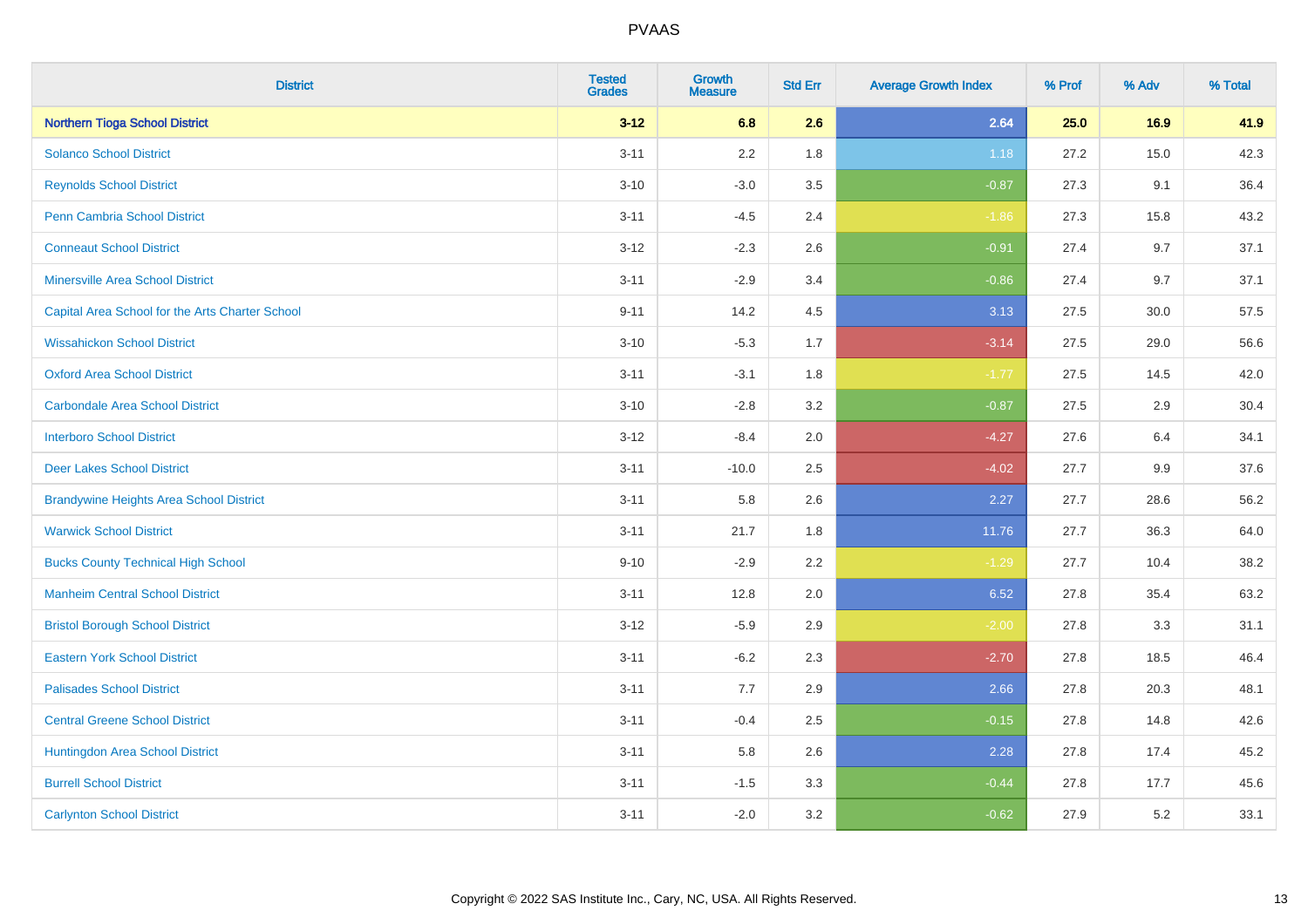| <b>District</b>                               | <b>Tested</b><br><b>Grades</b> | <b>Growth</b><br><b>Measure</b> | <b>Std Err</b> | <b>Average Growth Index</b> | % Prof | % Adv | % Total |
|-----------------------------------------------|--------------------------------|---------------------------------|----------------|-----------------------------|--------|-------|---------|
| <b>Northern Tioga School District</b>         | $3 - 12$                       | 6.8                             | 2.6            | 2.64                        | 25.0   | 16.9  | 41.9    |
| Hatboro-Horsham School District               | $3 - 11$                       | $-2.7$                          | 1.6            | $-1.65$                     | 27.9   | 17.9  | 45.8    |
| <b>Carlisle Area School District</b>          | $3 - 11$                       | $-5.2$                          | 1.7            | $-2.99$                     | 28.0   | 19.3  | 47.3    |
| Hamburg Area School District                  | $3 - 11$                       | 0.6                             | 2.4            | 0.25                        | 28.0   | 15.5  | 43.6    |
| <b>Cornwall-Lebanon School District</b>       | $3 - 11$                       | 8.2                             | 1.6            | 5.24                        | 28.0   | 20.5  | 48.6    |
| <b>Hempfield Area School District</b>         | $3 - 12$                       | $-10.2$                         | 1.6            | $-6.37$                     | 28.1   | 19.2  | 47.3    |
| <b>South Park School District</b>             | $3 - 11$                       | $-8.8$                          | 2.5            | $-3.46$                     | 28.1   | 17.0  | 45.2    |
| <b>Conrad Weiser Area School District</b>     | $3 - 11$                       | 7.1                             | 2.1            | 3.34                        | 28.2   | 14.4  | 42.6    |
| <b>Cocalico School District</b>               | $3 - 11$                       | 12.3                            | 1.9            | 6.48                        | 28.2   | 32.3  | 60.5    |
| <b>Berlin Brothersvalley School District</b>  | $3 - 11$                       | 19.6                            | 4.0            | 4.93                        | 28.3   | 41.3  | 69.6    |
| <b>Mid Valley School District</b>             | $3 - 10$                       | $-11.1$                         | 2.7            | $-4.07$                     | 28.3   | 8.1   | 36.4    |
| <b>Clarion-Limestone Area School District</b> | $3 - 12$                       | $-10.0$                         | 3.6            | $-2.76$                     | 28.3   | 20.0  | 48.3    |
| Renaissance Academy Charter School            | $3 - 11$                       | $-5.6$                          | 3.1            | $-1.79$                     | 28.4   | 18.5  | 46.9    |
| Pen Argyl Area School District                | $3 - 12$                       | 12.8                            | 2.5            | 5.10                        | 28.5   | 23.8  | 52.3    |
| <b>Pleasant Valley School District</b>        | $3 - 11$                       | $-3.3$                          | 1.8            | $-1.80$                     | 28.5   | 10.4  | 39.0    |
| <b>Wallenpaupack Area School District</b>     | $3 - 11$                       | 8.8                             | 2.1            | 4.28                        | 28.5   | 18.9  | 47.4    |
| <b>Old Forge School District</b>              | $3 - 12$                       | $-11.3$                         | 3.1            | $-3.62$                     | 28.6   | 13.2  | 41.8    |
| Jefferson-Morgan School District              | $3 - 10$                       | $-12.0$                         | 3.9            | $-3.09$                     | 28.6   | 6.1   | 34.7    |
| <b>Pottsgrove School District</b>             | $3 - 11$                       | $-5.5$                          | 2.0            | $-2.78$                     | 28.6   | 10.3  | 38.8    |
| <b>Midd-West School District</b>              | $3 - 11$                       | 3.6                             | 2.6            | 1.42                        | 28.6   | 25.0  | 53.6    |
| <b>Kennett Consolidated School District</b>   | $3 - 11$                       | $-10.4$                         | 1.7            | $-6.27$                     | 28.7   | 14.0  | 42.7    |
| <b>Bellefonte Area School District</b>        | $3 - 11$                       | 6.7                             | 2.0            | 3.34                        | 28.8   | 21.5  | 50.2    |
| <b>Forest Hills School District</b>           | $3 - 11$                       | 1.8                             | 2.5            | 0.71                        | 28.8   | 10.3  | 39.1    |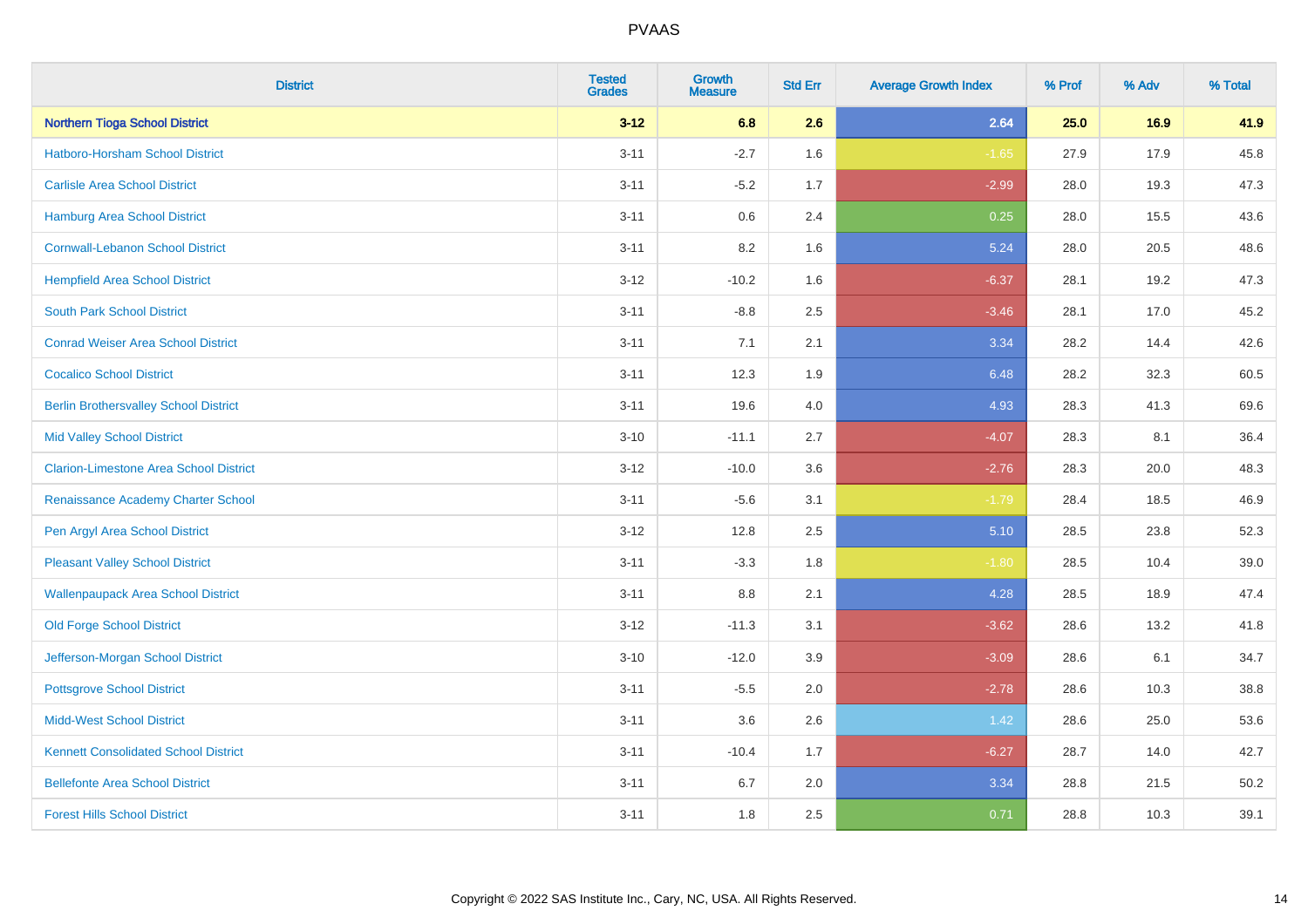| <b>District</b>                                | <b>Tested</b><br><b>Grades</b> | <b>Growth</b><br><b>Measure</b> | <b>Std Err</b> | <b>Average Growth Index</b> | % Prof | % Adv | % Total |
|------------------------------------------------|--------------------------------|---------------------------------|----------------|-----------------------------|--------|-------|---------|
| <b>Northern Tioga School District</b>          | $3 - 12$                       | 6.8                             | 2.6            | 2.64                        | 25.0   | 16.9  | 41.9    |
| <b>Gettysburg Area School District</b>         | $3 - 11$                       | $-6.0$                          | 2.0            | $-3.02$                     | 28.8   | 19.6  | 48.5    |
| Daniel Boone Area School District              | $3 - 12$                       | 0.9                             | 1.9            | 0.46                        | 28.9   | 22.0  | 51.0    |
| Lehigh Valley Charter High School For The Arts | $9 - 10$                       | $-11.8$                         | 2.5            | $-4.76$                     | 28.9   | 5.7   | 34.6    |
| <b>Yough School District</b>                   | $3 - 10$                       | $-6.2$                          | 2.7            | $-2.27$                     | 28.9   | 8.8   | 37.7    |
| Altoona Area School District                   | $3 - 12$                       | 0.1                             | 1.5            | 0.07                        | 29.0   | 13.8  | 42.8    |
| 21st Century Cyber Charter School              | $6 - 12$                       | 6.6                             | 2.1            | 3.16                        | 29.0   | 21.8  | 50.8    |
| <b>Neshannock Township School District</b>     | $3 - 10$                       | $-12.5$                         | 2.7            | $-4.73$                     | 29.0   | 13.0  | 42.0    |
| <b>Southeastern Greene School District</b>     | $3 - 10$                       | $-2.3$                          | 4.4            | $-0.53$                     | 29.0   | 9.7   | 38.7    |
| Oil City Area School District                  | $3 - 11$                       | 8.6                             | 2.4            | 3.56                        | 29.1   | 13.1  | 42.2    |
| <b>Pequea Valley School District</b>           | $3 - 11$                       | 18.0                            | 3.1            | 5.74                        | 29.2   | 37.5  | 66.7    |
| <b>Nazareth Area School District</b>           | $3 - 11$                       | $-2.5$                          | 1.7            | $-1.53$                     | 29.2   | 24.6  | 53.8    |
| <b>Central Dauphin School District</b>         | $3 - 11$                       | $-5.2$                          | 1.2            | $-4.24$                     | 29.3   | 8.7   | 38.0    |
| <b>Commodore Perry School District</b>         | $3 - 11$                       | $-10.4$                         | 4.5            | $-2.30$                     | 29.4   | 5.9   | 35.3    |
| <b>Lower Merion School District</b>            | $3 - 11$                       | 18.9                            | 1.2            | 15.42                       | 29.4   | 48.6  | 78.0    |
| <b>Pine Grove Area School District</b>         | $3 - 11$                       | $-1.1$                          | 3.0            | $-0.36$                     | 29.5   | 14.3  | 43.8    |
| <b>Blue Ridge School District</b>              | $3 - 11$                       | 8.3                             | 3.7            | 2.24                        | 29.6   | 9.3   | 38.9    |
| Penns Valley Area School District              | $3 - 12$                       | 14.1                            | 2.6            | 5.33                        | 29.6   | 23.3  | 52.9    |
| <b>Abington School District</b>                | $3 - 10$                       | 0.9                             | 1.6            | 0.57                        | 29.7   | 28.7  | 58.4    |
| <b>Union City Area School District</b>         | $3 - 12$                       | $-8.7$                          | 3.3            | $-2.59$                     | 29.7   | 10.9  | 40.6    |
| <b>Girard School District</b>                  | $3 - 11$                       | $-12.3$                         | 2.6            | $-4.76$                     | 29.7   | 18.9  | 48.6    |
| <b>Schuylkill Valley School District</b>       | $3 - 11$                       | $-1.0$                          | 2.2            | $-0.47$                     | 29.8   | 20.2  | 50.0    |
| Northampton Area School District               | $3 - 11$                       | 3.2                             | 1.5            | 2.05                        | 29.8   | 17.9  | 47.7    |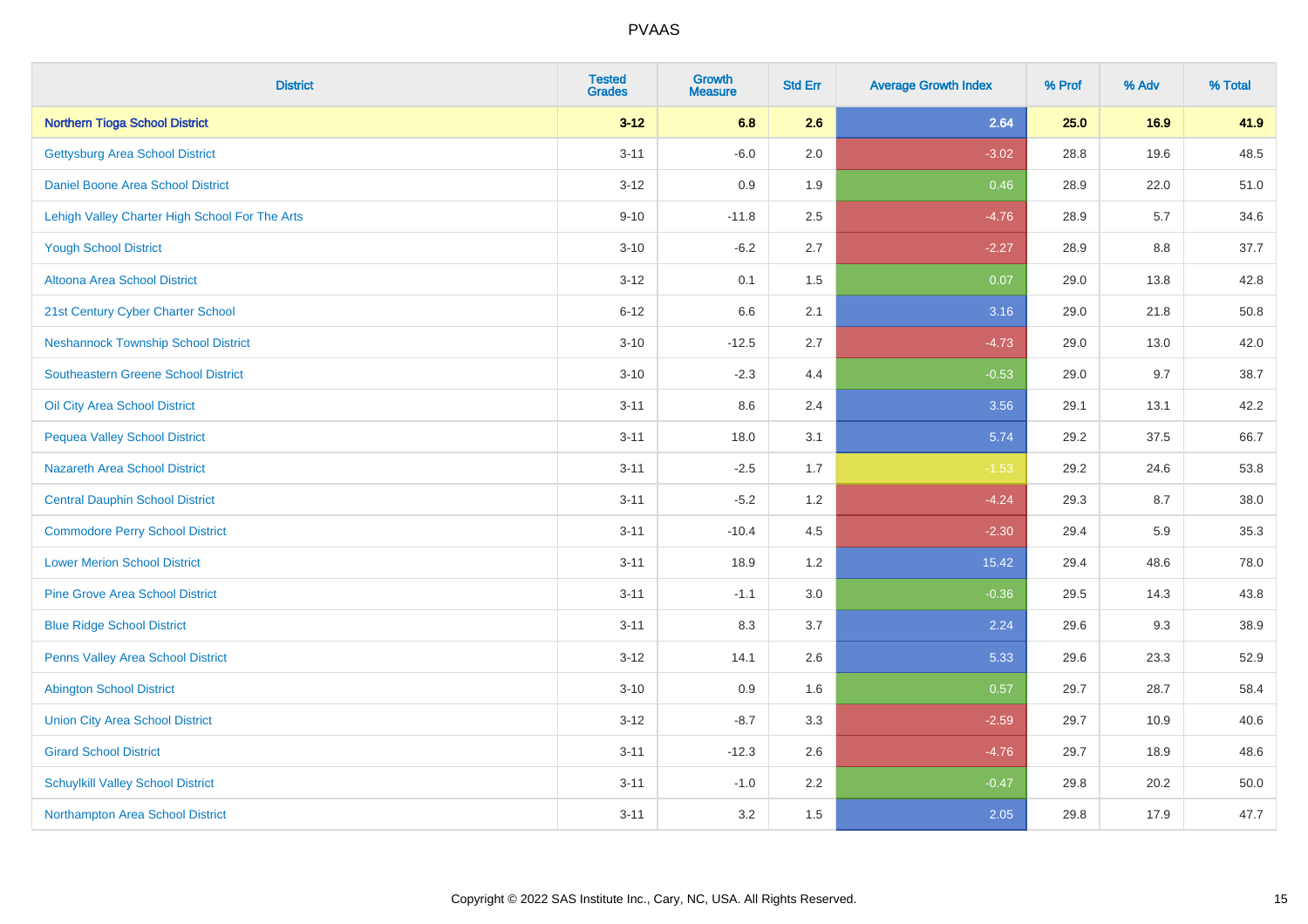| <b>District</b>                          | <b>Tested</b><br><b>Grades</b> | <b>Growth</b><br><b>Measure</b> | <b>Std Err</b> | <b>Average Growth Index</b> | % Prof | % Adv | % Total |
|------------------------------------------|--------------------------------|---------------------------------|----------------|-----------------------------|--------|-------|---------|
| <b>Northern Tioga School District</b>    | $3 - 12$                       | 6.8                             | 2.6            | 2.64                        | 25.0   | 16.9  | 41.9    |
| Wilmington Area School District          | $3 - 11$                       | 11.1                            | 3.3            | 3.37                        | 29.8   | 26.2  | 56.0    |
| <b>Tunkhannock Area School District</b>  | $3 - 11$                       | 1.4                             | 2.0            | 0.71                        | 29.8   | 18.1  | 47.9    |
| Pennsylvania Virtual Charter School      | $3 - 11$                       | 4.4                             | 3.4            | 1.31                        | 29.8   | 21.2  | 51.0    |
| <b>Hempfield School District</b>         | $3 - 11$                       | 13.4                            | 1.3            | 10.53                       | 29.9   | 36.8  | 66.7    |
| <b>Indiana Area School District</b>      | $3 - 11$                       | 12.0                            | 2.0            | 5.98                        | 30.0   | 30.4  | 60.3    |
| <b>Keystone Oaks School District</b>     | $3 - 11$                       | $-7.2$                          | 2.3            | $-3.14$                     | 30.0   | 11.1  | 41.0    |
| <b>Franklin Regional School District</b> | $3 - 11$                       | 11.3                            | 1.8            | 6.13                        | 30.0   | 35.0  | 65.0    |
| <b>Spring Grove Area School District</b> | $3 - 11$                       | 3.9                             | 2.0            | 1.90                        | 30.0   | 23.0  | 53.0    |
| Downingtown Area School District         | $3 - 11$                       | 4.4                             | 1.1            | 4.06                        | 30.1   | 32.0  | 62.2    |
| <b>Sayre Area School District</b>        | $3 - 11$                       | 5.8                             | 3.2            | 1.81                        | 30.3   | 21.0  | 51.3    |
| <b>Governor Mifflin School District</b>  | $3 - 11$                       | $-4.4$                          | 1.6            | $-2.69$                     | 30.3   | 7.7   | 38.0    |
| <b>Greensburg Salem School District</b>  | $3 - 11$                       | $-6.9$                          | 2.2            | $-3.06$                     | 30.3   | 13.3  | 43.6    |
| <b>Laurel School District</b>            | $3 - 11$                       | 13.0                            | 3.1            | 4.19                        | 30.3   | 15.7  | 46.1    |
| <b>Spring-Ford Area School District</b>  | $3 - 11$                       | 16.6                            | 1.2            | 14.02                       | 30.4   | 45.3  | 75.7    |
| <b>Stroudsburg Area School District</b>  | $3 - 11$                       | 7.5                             | 1.6            | 4.70                        | 30.4   | 18.3  | 48.7    |
| <b>Wilson School District</b>            | $3 - 12$                       | 0.5                             | 1.5            | 0.32                        | 30.4   | 25.5  | 55.9    |
| <b>Northwest Area School District</b>    | $3 - 10$                       | $-3.2$                          | 3.3            | $-0.97$                     | 30.4   | 13.0  | 43.5    |
| <b>Lehighton Area School District</b>    | $3 - 11$                       | 11.4                            | 2.4            | 4.84                        | 30.5   | 24.9  | 55.3    |
| <b>North Allegheny School District</b>   | $3 - 11$                       | 18.0                            | 1.3            | 14.25                       | 30.5   | 42.9  | 73.4    |
| Southern Columbia Area School District   | $3 - 11$                       | $-8.5$                          | 3.0            | $-2.83$                     | 30.5   | 12.8  | 43.3    |
| <b>Franklin Area School District</b>     | $3 - 11$                       | $-3.7$                          | 2.6            | $-1.43$                     | 30.5   | 5.9   | 36.4    |
| <b>Susquenita School District</b>        | $3 - 11$                       | $-5.9$                          | 2.6            | $-2.28$                     | 30.6   | 13.9  | 44.4    |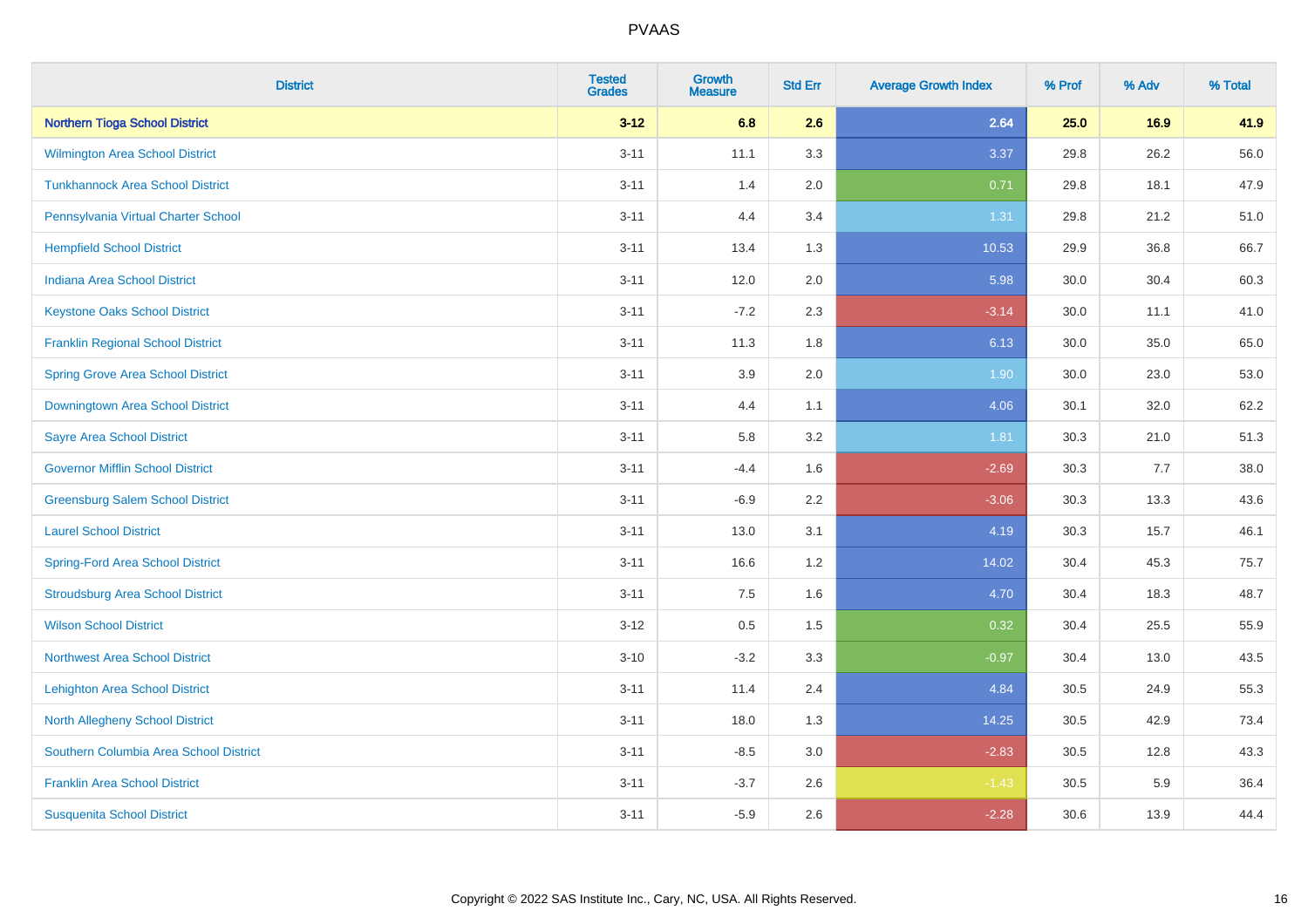| <b>District</b>                                | <b>Tested</b><br><b>Grades</b> | <b>Growth</b><br><b>Measure</b> | <b>Std Err</b> | <b>Average Growth Index</b> | % Prof | % Adv | % Total |
|------------------------------------------------|--------------------------------|---------------------------------|----------------|-----------------------------|--------|-------|---------|
| <b>Northern Tioga School District</b>          | $3 - 12$                       | 6.8                             | 2.6            | 2.64                        | 25.0   | 16.9  | 41.9    |
| <b>Northern Potter School District</b>         | $3 - 12$                       | 6.8                             | 4.6            | 1.48                        | 30.6   | 11.1  | 41.7    |
| <b>Fort Cherry School District</b>             | $3 - 10$                       | $-0.7$                          | 3.1            | $-0.21$                     | 30.6   | 14.1  | 44.7    |
| <b>Union Area School District</b>              | $3 - 11$                       | $-6.5$                          | 3.8            | $-1.70$                     | 30.6   | 12.2  | 42.9    |
| <b>Northeast Bradford School District</b>      | $3 - 10$                       | $-5.0$                          | 3.7            | $-1.35$                     | 30.6   | 4.8   | 35.5    |
| <b>Lower Dauphin School District</b>           | $3 - 11$                       | 5.3                             | 1.8            | 3.03                        | 30.6   | 26.8  | 57.5    |
| <b>Blue Mountain School District</b>           | $3 - 10$                       | 12.2                            | 2.1            | 5.81                        | 30.7   | 26.1  | 56.8    |
| <b>Western Wayne School District</b>           | $3 - 11$                       | 3.6                             | 2.6            | 1.39                        | 30.8   | 16.2  | 47.0    |
| <b>North Penn School District</b>              | $3 - 11$                       | 17.6                            | 1.0            | 17.53                       | 30.8   | 35.7  | 66.4    |
| <b>Boyertown Area School District</b>          | $3 - 11$                       | $-2.9$                          | 1.4            | $-2.06$                     | 30.8   | 22.6  | 53.4    |
| <b>Canon-Mcmillan School District</b>          | $3 - 11$                       | $-5.0$                          | 1.5            | $-3.25$                     | 30.8   | 28.5  | 59.3    |
| <b>Slippery Rock Area School District</b>      | $3 - 11$                       | $-3.8$                          | 2.5            | $-1.56$                     | 30.8   | 21.9  | 52.7    |
| <b>Manheim Township School District</b>        | $3 - 12$                       | 10.9                            | 1.5            | 7.51                        | 30.9   | 31.0  | 61.9    |
| <b>Greencastle-Antrim School District</b>      | $3 - 11$                       | $-0.3$                          | 2.0            | $-0.14$                     | 30.9   | 22.2  | 53.1    |
| <b>Conemaugh Township Area School District</b> | $3 - 12$                       | 4.8                             | 3.5            | 1.39                        | 30.9   | 27.8  | 58.8    |
| <b>West Greene School District</b>             | $3 - 11$                       | $-8.1$                          | 3.9            | $-2.08$                     | 31.0   | 11.9  | 42.9    |
| <b>Tri-Valley School District</b>              | $3 - 10$                       | $-2.7$                          | 3.9            | $-0.69$                     | 31.0   | 9.5   | 40.5    |
| <b>Bedford Area School District</b>            | $3 - 11$                       | 6.4                             | 2.4            | 2.68                        | 31.0   | 20.6  | 51.6    |
| South Middleton School District                | $3 - 11$                       | 4.4                             | 2.2            | 1.95                        | 31.1   | 16.4  | 47.5    |
| <b>Marple Newtown School District</b>          | $3 - 11$                       | 20.6                            | 2.3            | 8.95                        | 31.1   | 42.7  | 73.8    |
| <b>Penncrest School District</b>               | $3 - 11$                       | 6.0                             | 1.9            | 3.24                        | 31.1   | 16.9  | 48.0    |
| <b>Greenwood School District</b>               | $3 - 11$                       | 11.3                            | 3.6            | 3.14                        | 31.2   | 32.8  | 63.9    |
| <b>Bradford Area School District</b>           | $3 - 12$                       | $-1.8$                          | 2.3            | $-0.79$                     | 31.2   | 16.7  | 47.9    |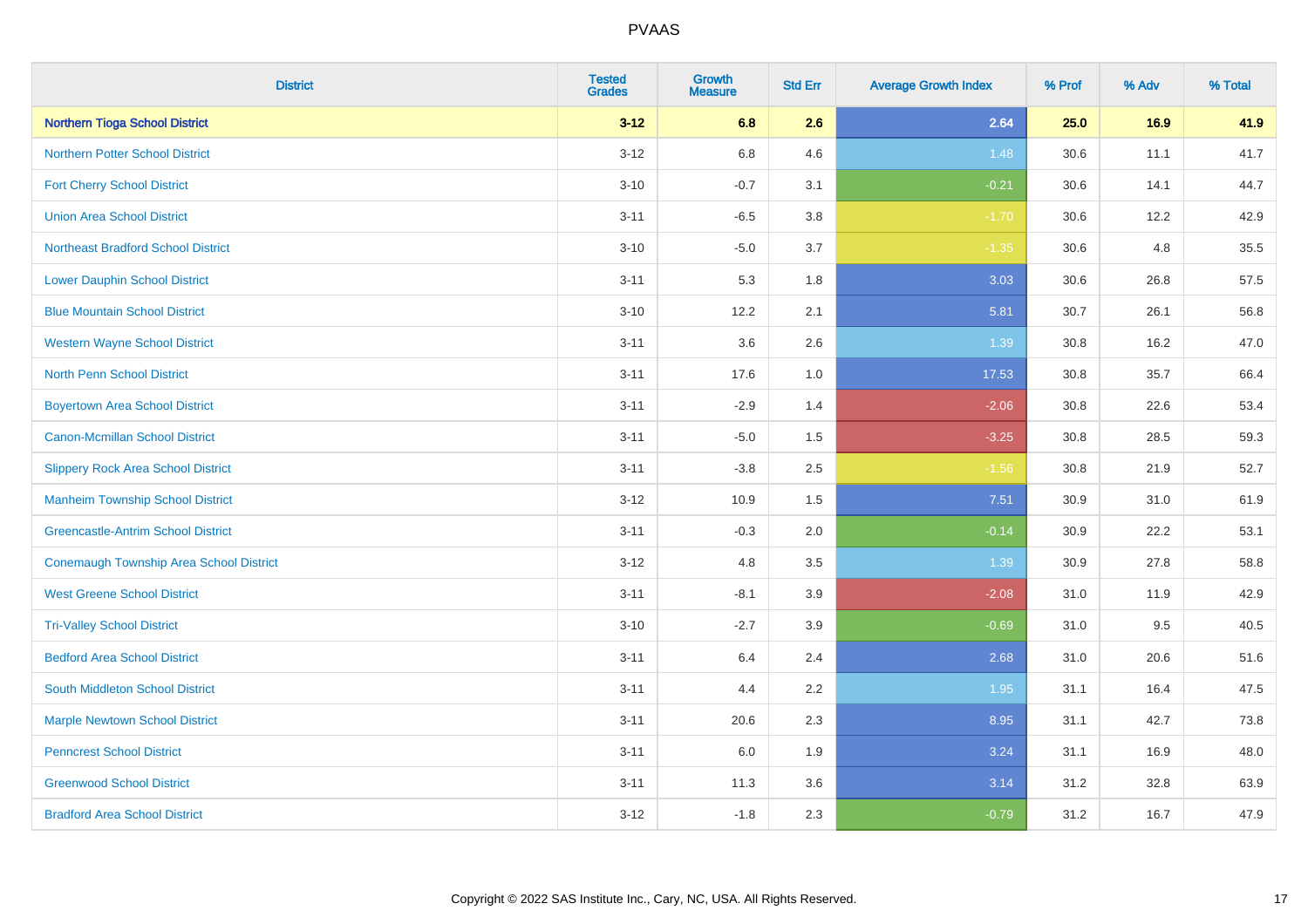| <b>District</b>                               | <b>Tested</b><br><b>Grades</b> | <b>Growth</b><br>Measure | <b>Std Err</b> | <b>Average Growth Index</b> | % Prof | % Adv | % Total |
|-----------------------------------------------|--------------------------------|--------------------------|----------------|-----------------------------|--------|-------|---------|
| <b>Northern Tioga School District</b>         | $3 - 12$                       | 6.8                      | 2.6            | 2.64                        | 25.0   | 16.9  | 41.9    |
| <b>Unionville-Chadds Ford School District</b> | $3 - 11$                       | 15.8                     | 1.7            | 9.12                        | 31.2   | 48.0  | 79.2    |
| <b>Neshaminy School District</b>              | $3 - 11$                       | 8.6                      | 1.3            | 6.56                        | 31.3   | 23.9  | 55.2    |
| <b>Cumberland Valley School District</b>      | $3-12$                         | 18.6                     | 1.2            | 15.79                       | 31.3   | 39.2  | 70.5    |
| <b>North Pocono School District</b>           | $3 - 11$                       | 13.1                     | 3.7            | 3.54                        | 31.4   | 33.3  | 64.7    |
| <b>Central York School District</b>           | $3 - 12$                       | 12.9                     | 1.5            | 8.64                        | 31.4   | 24.1  | 55.5    |
| <b>Parkland School District</b>               | $3 - 11$                       | $-3.7$                   | 1.2            | $-3.17$                     | 31.4   | 30.6  | 62.0    |
| <b>Kane Area School District</b>              | $3 - 10$                       | $8.8\,$                  | 2.9            | 3.07                        | 31.4   | 19.8  | 51.2    |
| <b>Millville Area School District</b>         | $3-12$                         | $-5.6$                   | 4.4            | $-1.26$                     | 31.4   | 11.4  | 42.9    |
| <b>New Brighton Area School District</b>      | $3 - 11$                       | $-2.1$                   | 3.2            | $-0.65$                     | 31.5   | 11.1  | 42.6    |
| <b>Panther Valley School District</b>         | $3 - 12$                       | $-13.3$                  | 3.2            | $-4.10$                     | 31.5   | 4.1   | 35.6    |
| New Hope-Solebury School District             | $3 - 11$                       | 28.8                     | 2.9            | 9.77                        | 31.6   | 50.0  | 81.6    |
| <b>Ephrata Area School District</b>           | $3 - 11$                       | $6.8\,$                  | 1.7            | 4.08                        | 31.6   | 17.1  | 48.8    |
| <b>Bald Eagle Area School District</b>        | $3 - 11$                       | 7.6                      | 2.5            | 3.00                        | 31.6   | 15.6  | 47.3    |
| <b>Belle Vernon Area School District</b>      | $3 - 11$                       | 11.1                     | 2.3            | 4.88                        | 31.6   | 25.4  | 57.1    |
| <b>Clarion Area School District</b>           | $3 - 11$                       | 3.2                      | 3.7            | 0.88                        | 31.7   | 13.3  | 45.0    |
| <b>Fleetwood Area School District</b>         | $3 - 10$                       | 10.4                     | 2.0            | 5.19                        | 31.7   | 25.8  | 57.5    |
| <b>North East School District</b>             | $3 - 11$                       | $-5.3$                   | 2.7            | $-1.97$                     | 31.7   | 24.8  | 56.4    |
| <b>Uniontown Area School District</b>         | $3 - 11$                       | $-2.8$                   | 3.1            | $-0.91$                     | 31.7   | 7.3   | 39.0    |
| <b>Spring Cove School District</b>            | $3 - 11$                       | 9.1                      | 2.4            | 3.77                        | 31.8   | 25.4  | 57.1    |
| <b>Montour School District</b>                | $3 - 11$                       | $-6.1$                   | 2.1            | $-2.95$                     | 31.8   | 23.6  | 55.3    |
| <b>Springfield School District</b>            | $3 - 11$                       | 1.2                      | 1.7            | 0.69                        | 31.8   | 25.2  | 56.9    |
| <b>Allegheny Valley School District</b>       | $3 - 11$                       | $-1.9$                   | 3.9            | $-0.48$                     | 31.8   | 11.4  | 43.2    |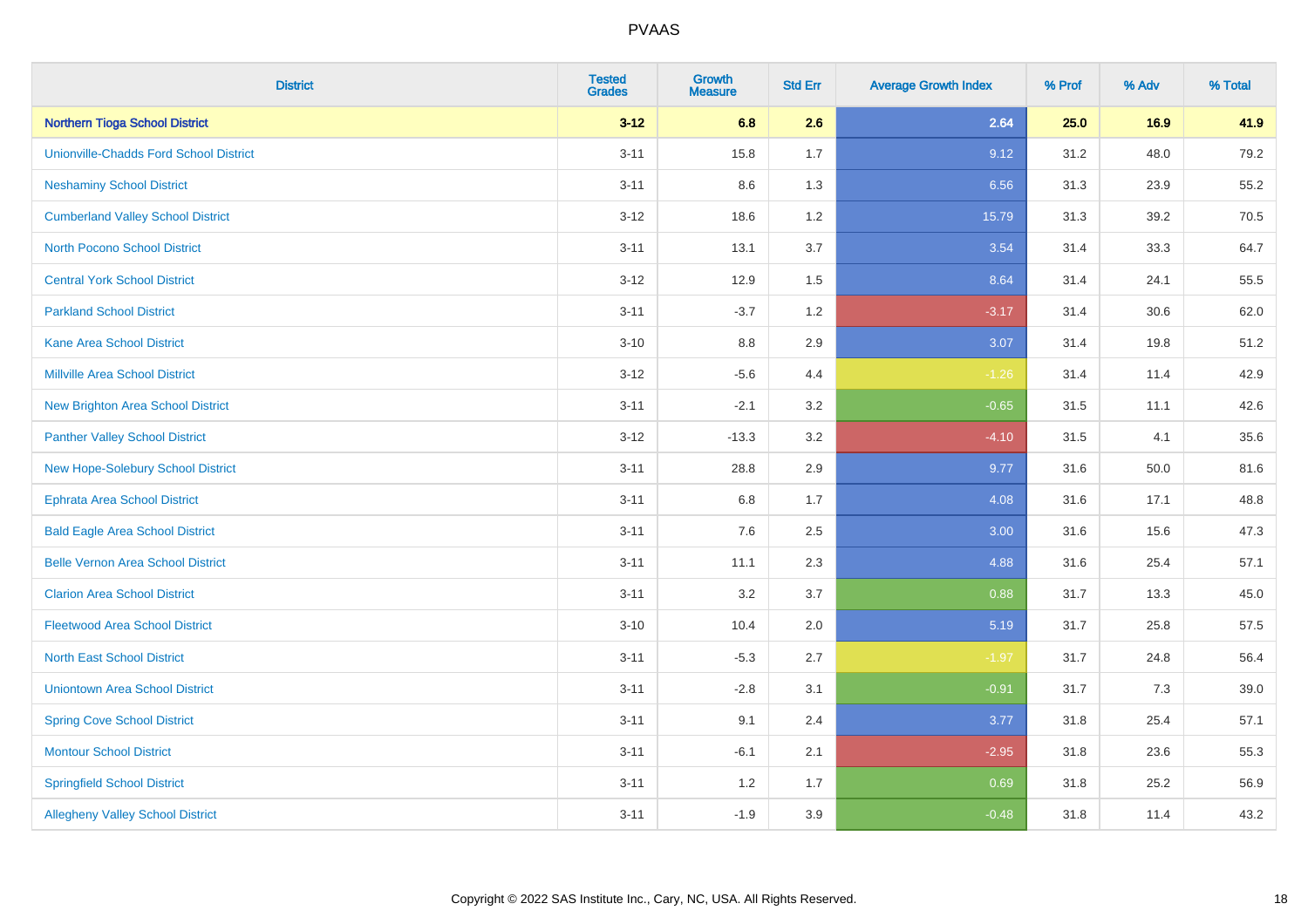| <b>District</b>                              | <b>Tested</b><br><b>Grades</b> | <b>Growth</b><br><b>Measure</b> | <b>Std Err</b> | <b>Average Growth Index</b> | % Prof | % Adv   | % Total |
|----------------------------------------------|--------------------------------|---------------------------------|----------------|-----------------------------|--------|---------|---------|
| <b>Northern Tioga School District</b>        | $3 - 12$                       | 6.8                             | 2.6            | 2.64                        | 25.0   | 16.9    | 41.9    |
| <b>Bermudian Springs School District</b>     | $3 - 11$                       | 2.5                             | 2.4            | 1.05                        | 31.8   | 23.5    | 55.3    |
| <b>West Shore School District</b>            | $3 - 12$                       | 2.2                             | 1.3            | 1.68                        | 31.8   | 15.2    | 47.1    |
| <b>Susquehanna Community School District</b> | $3 - 11$                       | $-4.5$                          | 3.8            | $-1.19$                     | 31.9   | 8.8     | 40.7    |
| <b>Albert Gallatin Area School District</b>  | $3 - 11$                       | $-1.7$                          | 2.3            | $-0.72$                     | 31.9   | 20.7    | 52.7    |
| <b>State College Area School District</b>    | $3 - 11$                       | 24.5                            | 1.3            | 18.59                       | 31.9   | 46.9    | 78.8    |
| <b>Shaler Area School District</b>           | $3 - 11$                       | $-2.1$                          | 1.8            | $-1.18$                     | 32.0   | 13.0    | 45.0    |
| <b>Pennridge School District</b>             | $3 - 10$                       | 7.4                             | 1.5            | 5.10                        | 32.0   | 27.6    | 59.6    |
| <b>Ridley School District</b>                | $3-12$                         | 0.3                             | 1.6            | 0.21                        | 32.0   | 10.7    | 42.6    |
| <b>Council Rock School District</b>          | $3 - 11$                       | 13.5                            | 1.1            | 12.27                       | 32.0   | 35.4    | 67.4    |
| <b>Baldwin-Whitehall School District</b>     | $3 - 11$                       | $-5.5$                          | 1.9            | $-2.93$                     | 32.0   | 14.7    | 46.7    |
| <b>Wyoming Area School District</b>          | $3 - 10$                       | $-5.5$                          | 2.5            | $-2.21$                     | 32.0   | 9.6     | 41.6    |
| West Middlesex Area School District          | $3 - 10$                       | $-7.4$                          | 3.5            | $-2.11$                     | 32.0   | $9.6\,$ | 41.6    |
| <b>Fort Leboeuf School District</b>          | $3 - 11$                       | 3.5                             | 2.2            | 1.58                        | 32.0   | 16.8    | 48.8    |
| <b>Danville Area School District</b>         | $3 - 11$                       | 18.4                            | 2.6            | 7.19                        | 32.0   | 46.1    | 78.1    |
| <b>Halifax Area School District</b>          | $3 - 11$                       | 5.8                             | 3.5            | 1.64                        | 32.1   | 18.9    | 50.9    |
| <b>Greenville Area School District</b>       | $3 - 11$                       | $-13.2$                         | 3.0            | $-4.45$                     | 32.1   | 4.6     | 36.7    |
| <b>Weatherly Area School District</b>        | $3 - 11$                       | $-5.8$                          | 4.0            | $-1.44$                     | 32.1   | 8.9     | 41.1    |
| <b>Upper Saint Clair School District</b>     | $3 - 11$                       | 13.8                            | 1.8            | 7.86                        | 32.2   | 44.5    | 76.7    |
| <b>Elizabeth Forward School District</b>     | $3 - 11$                       | $-5.5$                          | 2.5            | $-2.25$                     | 32.2   | 12.8    | 45.0    |
| South Fayette Township School District       | $3 - 11$                       | 6.0                             | 1.8            | 3.33                        | 32.2   | 38.3    | 70.5    |
| <b>Phoenixville Area School District</b>     | $3 - 11$                       | 7.3                             | 1.8            | 3.96                        | 32.3   | 27.6    | 59.8    |
| <b>Whitehall-Coplay School District</b>      | $3 - 11$                       | 11.8                            | 1.7            | 7.06                        | 32.3   | 21.7    | 54.0    |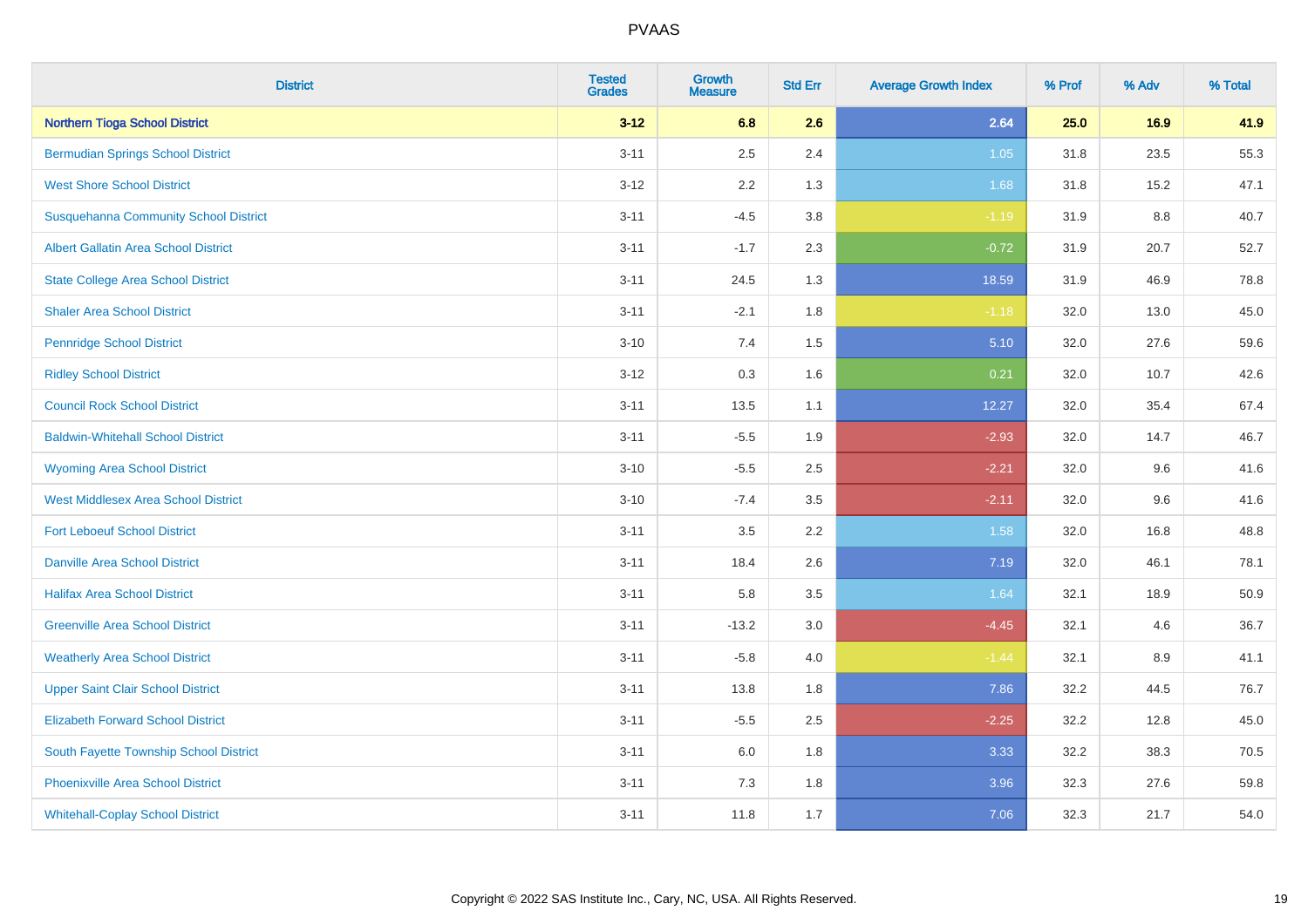| <b>District</b>                            | <b>Tested</b><br><b>Grades</b> | <b>Growth</b><br><b>Measure</b> | <b>Std Err</b> | <b>Average Growth Index</b> | % Prof | % Adv | % Total |
|--------------------------------------------|--------------------------------|---------------------------------|----------------|-----------------------------|--------|-------|---------|
| <b>Northern Tioga School District</b>      | $3 - 12$                       | 6.8                             | 2.6            | 2.64                        | 25.0   | 16.9  | 41.9    |
| <b>Bethlehem-Center School District</b>    | $3 - 10$                       | 2.1                             | 3.5            | 0.59                        | 32.3   | 4.6   | 36.9    |
| <b>Red Lion Area School District</b>       | $3 - 11$                       | 4.5                             | 1.9            | 2.31                        | 32.3   | 21.5  | 53.8    |
| <b>Camp Hill School District</b>           | $3 - 12$                       | 20.7                            | 2.9            | 7.00                        | 32.3   | 41.4  | 73.7    |
| <b>Purchase Line School District</b>       | $3 - 12$                       | 4.3                             | 3.3            | 1.30                        | 32.3   | 9.0   | 41.4    |
| <b>Avon Grove Charter School</b>           | $3 - 11$                       | 9.8                             | 3.1            | 3.18                        | 32.4   | 26.0  | 58.4    |
| <b>Dallas School District</b>              | $3 - 11$                       | 8.1                             | 2.1            | 3.87                        | 32.4   | 22.4  | 54.8    |
| <b>Northwestern School District</b>        | $3 - 11$                       | $-14.6$                         | 3.2            | $-4.51$                     | 32.5   | 13.7  | 46.2    |
| <b>Highlands School District</b>           | $3 - 11$                       | $-1.3$                          | 2.3            | $-0.55$                     | 32.6   | 10.5  | 43.0    |
| <b>Hollidaysburg Area School District</b>  | $3 - 11$                       | $-2.7$                          | 1.6            | $-1.64$                     | 32.6   | 15.2  | 47.8    |
| Northeastern York School District          | $3 - 11$                       | 3.8                             | 1.8            | 2.11                        | 32.7   | 21.0  | 53.7    |
| Mifflinburg Area School District           | $3 - 11$                       | $-6.0$                          | 2.1            | $-2.87$                     | 32.7   | 13.3  | 46.0    |
| Southern Huntingdon County School District | $3 - 11$                       | $-5.9$                          | 3.4            | $-1.76$                     | 32.8   | 4.9   | 37.7    |
| <b>East Penn School District</b>           | $3 - 11$                       | 8.9                             | 1.2            | 7.61                        | 32.8   | 26.4  | 59.2    |
| <b>Derry Township School District</b>      | $3 - 10$                       | 20.1                            | 2.0            | 10.20                       | 32.8   | 46.9  | 79.7    |
| <b>Armstrong School District</b>           | $3 - 11$                       | 9.8                             | 1.6            | 6.22                        | 32.8   | 24.6  | 57.4    |
| <b>Reach Cyber Charter School</b>          | $3 - 11$                       | 1.4                             | 3.6            | 0.40                        | 32.9   | 15.2  | 48.1    |
| <b>Plum Borough School District</b>        | $3 - 11$                       | $-9.4$                          | 2.4            | $-3.98$                     | 32.9   | 27.4  | 60.4    |
| <b>Radnor Township School District</b>     | $3 - 12$                       | $7.5\,$                         | 1.9            | 4.03                        | 33.0   | 38.3  | 71.3    |
| <b>Upper Adams School District</b>         | $3 - 11$                       | 0.9                             | 2.5            | 0.37                        | 33.0   | 17.0  | 50.0    |
| <b>Dover Area School District</b>          | $3 - 12$                       | 7.1                             | 1.9            | 3.78                        | 33.0   | 18.7  | 51.7    |
| Pennsylvania Leadership Charter School     | $3 - 11$                       | 8.0                             | 1.9            | 4.22                        | 33.1   | 27.8  | 60.9    |
| <b>Crestwood School District</b>           | $3 - 11$                       | $-3.4$                          | 2.2            | $-1.52$                     | 33.1   | 21.7  | 54.9    |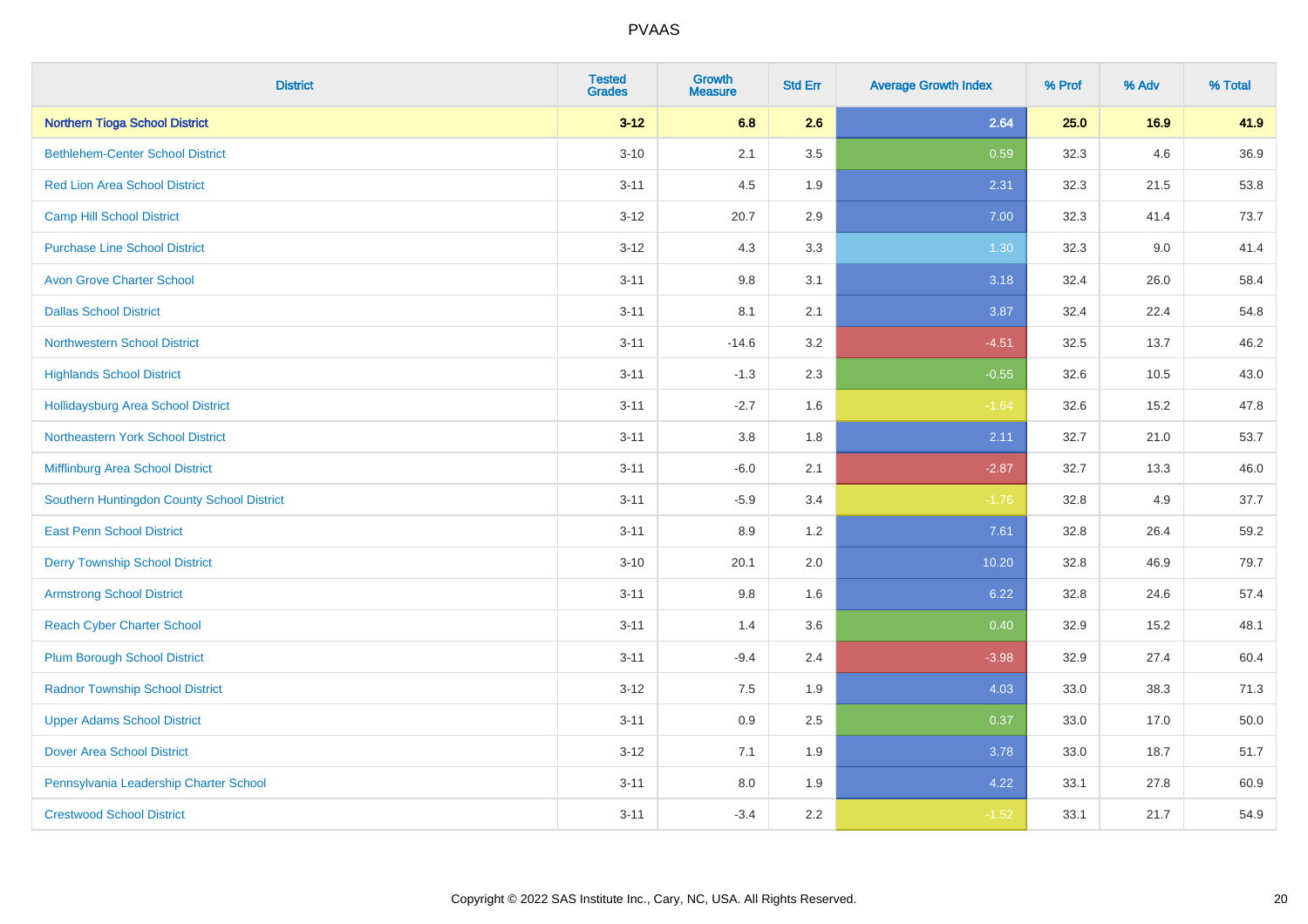| <b>District</b>                               | <b>Tested</b><br><b>Grades</b> | <b>Growth</b><br><b>Measure</b> | <b>Std Err</b> | <b>Average Growth Index</b> | % Prof | % Adv | % Total |
|-----------------------------------------------|--------------------------------|---------------------------------|----------------|-----------------------------|--------|-------|---------|
| <b>Northern Tioga School District</b>         | $3 - 12$                       | 6.8                             | 2.6            | 2.64                        | 25.0   | 16.9  | 41.9    |
| <b>Chestnut Ridge School District</b>         | $3 - 12$                       | $4.0\,$                         | 2.9            | 1.38                        | 33.2   | 11.0  | 44.2    |
| <b>Southmoreland School District</b>          | $3 - 11$                       | $-12.5$                         | 3.1            | $-4.04$                     | 33.3   | 15.5  | 48.8    |
| Mount Pleasant Area School District           | $3 - 11$                       | $-5.4$                          | 2.3            | $-2.37$                     | 33.3   | 8.7   | 42.0    |
| Salisbury-Elk Lick School District            | $3 - 11$                       | $-8.4$                          | 5.8            | $-1.45$                     | 33.3   | 5.6   | 38.9    |
| <b>Harmony Area School District</b>           | $3 - 10$                       | $-5.7$                          | 5.0            | $-1.13$                     | 33.3   | 0.0   | 33.3    |
| <b>Westmont Hilltop School District</b>       | $3 - 11$                       | $-1.0$                          | 2.8            | $-0.36$                     | 33.3   | 14.7  | 48.0    |
| <b>Galeton Area School District</b>           | $3 - 11$                       | 5.4                             | 5.4            | 1.01                        | 33.3   | 22.2  | 55.6    |
| <b>Wallingford-Swarthmore School District</b> | $3 - 10$                       | 5.0                             | 2.2            | 2.25                        | 33.3   | 37.1  | 70.4    |
| Allegheny-Clarion Valley School District      | $3 - 10$                       | 12.3                            | 4.1            | 3.03                        | 33.3   | 19.0  | 52.4    |
| <b>Iroquois School District</b>               | $3 - 11$                       | 13.6                            | 2.8            | 4.83                        | 33.3   | 16.0  | 49.4    |
| <b>Avon Grove School District</b>             | $3 - 10$                       | 7.6                             | 1.4            | 5.29                        | 33.7   | 33.2  | 67.0    |
| <b>Wayne Highlands School District</b>        | $3 - 11$                       | 22.5                            | 2.5            | 9.16                        | 33.8   | 40.4  | 74.2    |
| <b>Quakertown Community School District</b>   | $3 - 12$                       | $-4.3$                          | 1.5            | $-2.79$                     | 33.8   | 20.1  | 53.8    |
| <b>Abington Heights School District</b>       | $3 - 11$                       | 6.7                             | 1.7            | 4.00                        | 33.8   | 31.7  | 65.5    |
| <b>Great Valley School District</b>           | $3 - 11$                       | 5.4                             | 2.0            | 2.77                        | 33.8   | 33.5  | 67.3    |
| <b>Apollo-Ridge School District</b>           | $3 - 12$                       | 9.5                             | 3.0            | 3.23                        | 34.0   | 9.4   | 43.4    |
| <b>General Mclane School District</b>         | $3 - 11$                       | $-10.7$                         | 2.4            | $-4.40$                     | 34.0   | 15.6  | 49.6    |
| <b>Hermitage School District</b>              | $3 - 12$                       | 14.0                            | 2.5            | 5.59                        | 34.0   | 27.0  | 61.0    |
| <b>Jenkintown School District</b>             | $3 - 11$                       | $-7.9$                          | 4.1            | $-1.92$                     | 34.1   | 27.3  | 61.4    |
| <b>Warrior Run School District</b>            | $3 - 11$                       | 10.5                            | 2.7            | 3.86                        | 34.1   | 16.8  | 50.9    |
| <b>Ligonier Valley School District</b>        | $3 - 11$                       | $-10.8$                         | 3.1            | $-3.43$                     | 34.1   | 5.8   | 39.9    |
| <b>Donegal School District</b>                | $3 - 12$                       | 5.9                             | 2.2            | 2.72                        | 34.1   | 23.1  | 57.2    |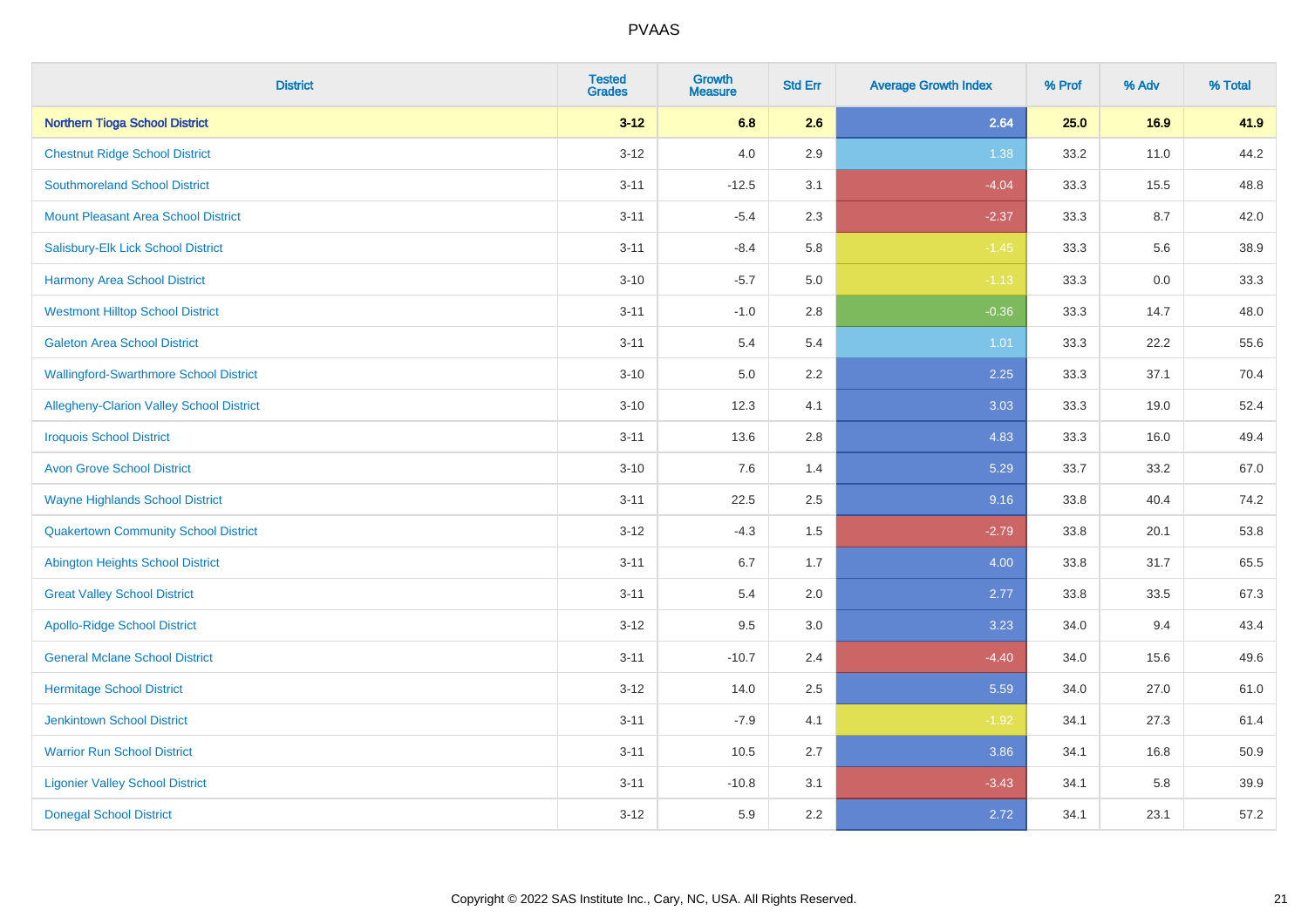| <b>District</b>                           | <b>Tested</b><br><b>Grades</b> | <b>Growth</b><br><b>Measure</b> | <b>Std Err</b> | <b>Average Growth Index</b> | % Prof | % Adv | % Total |
|-------------------------------------------|--------------------------------|---------------------------------|----------------|-----------------------------|--------|-------|---------|
| <b>Northern Tioga School District</b>     | $3 - 12$                       | 6.8                             | 2.6            | 2.64                        | 25.0   | 16.9  | 41.9    |
| <b>Everett Area School District</b>       | $3 - 11$                       | $-1.1$                          | 3.1            | $-0.34$                     | 34.2   | 13.2  | 47.4    |
| <b>Middletown Area School District</b>    | $3 - 11$                       | $-3.4$                          | 2.4            | $-1.44$                     | 34.3   | 15.2  | 49.4    |
| <b>Palmerton Area School District</b>     | $3 - 11$                       | $-0.9$                          | 2.7            | $-0.34$                     | 34.3   | 14.3  | 48.6    |
| <b>Tamaqua Area School District</b>       | $3 - 12$                       | 6.5                             | 2.4            | 2.72                        | 34.3   | 17.5  | 51.8    |
| <b>Upper Merion Area School District</b>  | $3 - 11$                       | 14.0                            | 2.0            | 7.15                        | 34.4   | 32.6  | 67.0    |
| <b>Moon Area School District</b>          | $3 - 11$                       | 1.5                             | 1.8            | 0.86                        | 34.5   | 25.5  | 60.0    |
| <b>Harbor Creek School District</b>       | $3 - 11$                       | 13.4                            | 2.3            | 5.80                        | 34.5   | 40.7  | 75.2    |
| <b>Hopewell Area School District</b>      | $3 - 11$                       | 0.8                             | 2.6            | 0.31                        | 34.5   | 12.4  | 46.9    |
| <b>Millcreek Township School District</b> | $3 - 11$                       | 9.1                             | 1.4            | 6.61                        | 34.5   | 30.1  | 64.6    |
| <b>Evergreen Community Charter School</b> | $6 - 11$                       | $-1.1$                          | 4.7            | $-0.23$                     | 34.6   | 26.9  | 61.5    |
| <b>Blackhawk School District</b>          | $3 - 11$                       | 2.0                             | 2.3            | 0.87                        | 34.6   | 20.7  | 55.3    |
| <b>Coudersport Area School District</b>   | $3 - 11$                       | 14.8                            | 3.4            | 4.33                        | 34.7   | 28.0  | 62.7    |
| <b>Upper Dublin School District</b>       | $3 - 12$                       | 2.1                             | 1.8            | 1.19                        | 34.7   | 30.0  | 64.7    |
| West Jefferson Hills School District      | $3 - 11$                       | 1.9                             | 1.9            | 0.99                        | 34.8   | 27.3  | 62.1    |
| <b>Derry Area School District</b>         | $3 - 11$                       | $-11.8$                         | 2.6            | $-4.53$                     | 34.8   | 6.1   | 40.9    |
| <b>Avella Area School District</b>        | $3 - 12$                       | 1.6                             | 4.7            | 0.34                        | 34.8   | 7.2   | 42.0    |
| <b>Steel Valley School District</b>       | $3 - 11$                       | 11.1                            | 3.3            | 3.33                        | 34.8   | 10.1  | 44.9    |
| <b>Central Bucks School District</b>      | $3 - 11$                       | 15.5                            | 0.9            | 17.94                       | 34.8   | 41.4  | 76.2    |
| <b>Annville-Cleona School District</b>    | $3 - 12$                       | 1.1                             | 2.4            | 0.45                        | 34.8   | 13.6  | 48.5    |
| <b>Garnet Valley School District</b>      | $3 - 10$                       | 0.2                             | 1.7            | 0.13                        | 34.9   | 26.4  | 61.3    |
| <b>Cameron County School District</b>     | $3 - 12$                       | $-5.0$                          | 4.4            | $-1.12$                     | 34.9   | 4.8   | 39.7    |
| <b>Athens Area School District</b>        | $3 - 11$                       | 2.6                             | 2.3            | 1.11                        | 34.9   | 12.3  | 47.3    |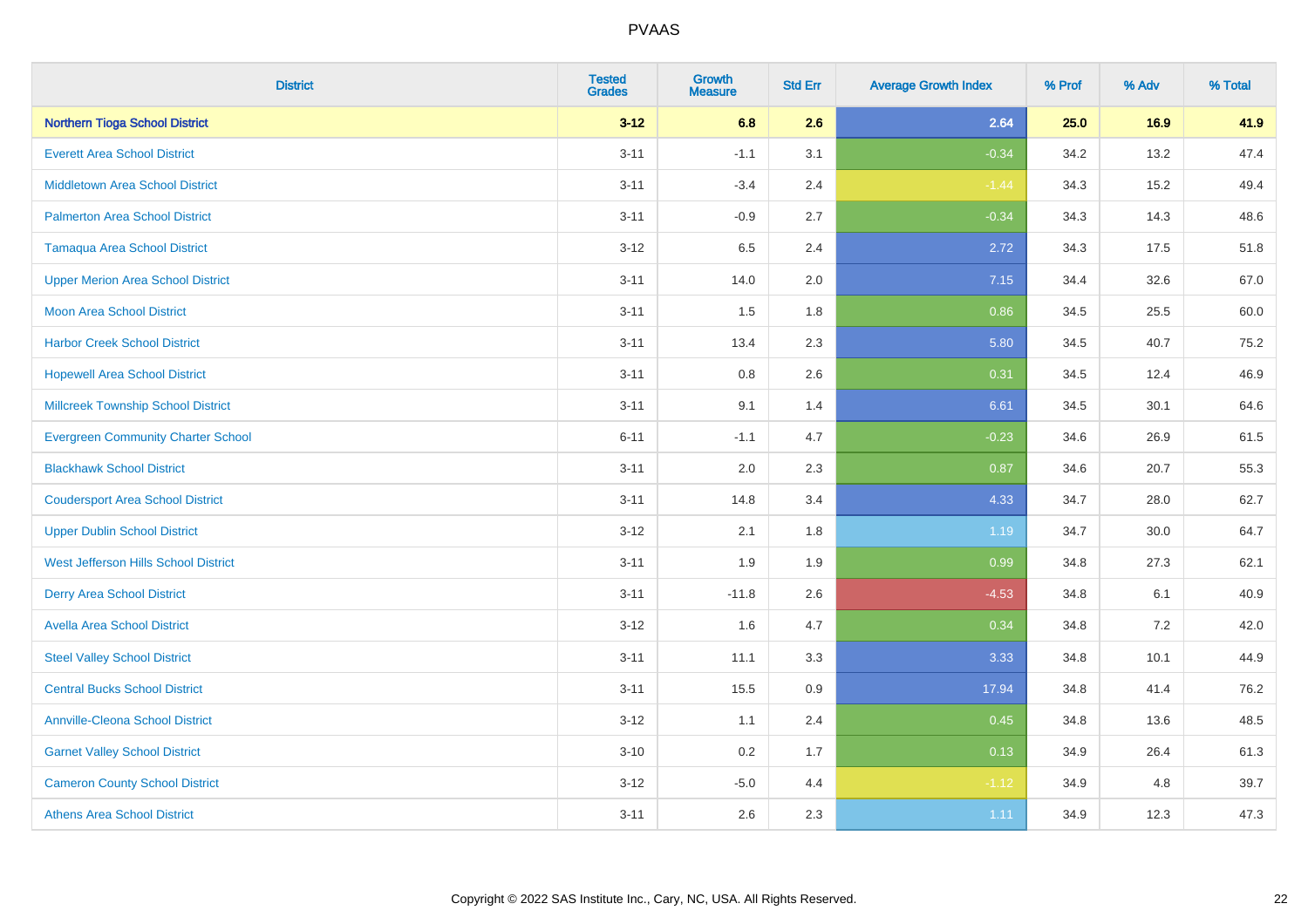| <b>District</b>                                 | <b>Tested</b><br><b>Grades</b> | <b>Growth</b><br><b>Measure</b> | <b>Std Err</b> | <b>Average Growth Index</b> | % Prof | % Adv | % Total  |
|-------------------------------------------------|--------------------------------|---------------------------------|----------------|-----------------------------|--------|-------|----------|
| <b>Northern Tioga School District</b>           | $3 - 12$                       | 6.8                             | 2.6            | 2.64                        | 25.0   | 16.9  | 41.9     |
| <b>Conestoga Valley School District</b>         | $3 - 11$                       | 2.4                             | 1.7            | 1.43                        | 35.0   | 23.5  | 58.5     |
| <b>Keystone School District</b>                 | $3 - 11$                       | 7.8                             | 5.7            | 1.37                        | 35.0   | 45.0  | 80.0     |
| <b>Perkiomen Valley School District</b>         | $3 - 11$                       | 2.7                             | 1.5            | 1.83                        | 35.0   | 25.3  | 60.3     |
| <b>Mohawk Area School District</b>              | $3 - 11$                       | $-10.5$                         | 2.8            | $-3.75$                     | 35.1   | 10.6  | 45.7     |
| Mechanicsburg Area School District              | $3 - 11$                       | $-5.7$                          | 1.6            | $-3.48$                     | 35.1   | 16.0  | 51.2     |
| <b>Mifflin County School District</b>           | $3 - 11$                       | 12.3                            | 1.6            | 7.69                        | 35.1   | 15.1  | 50.3     |
| <b>Peters Township School District</b>          | $3 - 11$                       | 14.1                            | 1.7            | 8.16                        | 35.2   | 41.6  | 76.8     |
| <b>Rose Tree Media School District</b>          | $3 - 10$                       | $-2.8$                          | 2.1            | $-1.33$                     | 35.2   | 29.6  | 64.8     |
| <b>Tredyffrin-Easttown School District</b>      | $3 - 10$                       | 8.7                             | 2.4            | 3.57                        | 35.2   | 35.8  | 71.0     |
| <b>Eastern Lancaster County School District</b> | $3 - 12$                       | 2.9                             | 3.2            | 0.91                        | 35.2   | 36.4  | 71.6     |
| Saint Marys Area School District                | $3 - 11$                       | 6.0                             | 2.2            | 2.69                        | 35.4   | 18.3  | 53.7     |
| <b>Wilson Area School District</b>              | $3 - 11$                       | $-0.3$                          | 2.4            | $-0.12$                     | 35.4   | 14.6  | $50.0\,$ |
| Lampeter-Strasburg School District              | $3 - 12$                       | 11.0                            | 1.9            | 5.69                        | 35.4   | 32.3  | 67.7     |
| Pocono Mountain School District                 | $3 - 12$                       | $-4.3$                          | 1.8            | $-2.43$                     | 35.5   | 17.1  | 52.6     |
| <b>Dubois Area School District</b>              | $3 - 11$                       | $-2.8$                          | 2.0            | $-1.37$                     | 35.5   | 19.0  | 54.6     |
| Johnsonburg Area School District                | $3 - 11$                       | 5.0                             | 3.9            | 1.27                        | 35.5   | 11.8  | 47.4     |
| <b>Northgate School District</b>                | $3 - 11$                       | $-3.0$                          | 3.4            | $-0.85$                     | 35.6   | 6.8   | 42.4     |
| <b>Benton Area School District</b>              | $3 - 10$                       | 8.1                             | 4.0            | 2.01                        | 35.7   | 28.6  | 64.3     |
| <b>Gateway School District</b>                  | $3 - 11$                       | 3.1                             | 2.0            | 1.55                        | 35.7   | 18.5  | 54.2     |
| <b>Riverside Beaver County School District</b>  | $3 - 11$                       | $-5.5$                          | 2.7            | $-2.03$                     | 35.8   | 23.2  | 59.0     |
| <b>Otto-Eldred School District</b>              | $3 - 11$                       | $-0.5$                          | 3.5            | $-0.13$                     | 35.8   | 10.5  | 46.3     |
| <b>Lewisburg Area School District</b>           | $3 - 11$                       | 1.7                             | 2.4            | 0.72                        | 35.9   | 35.9  | 71.8     |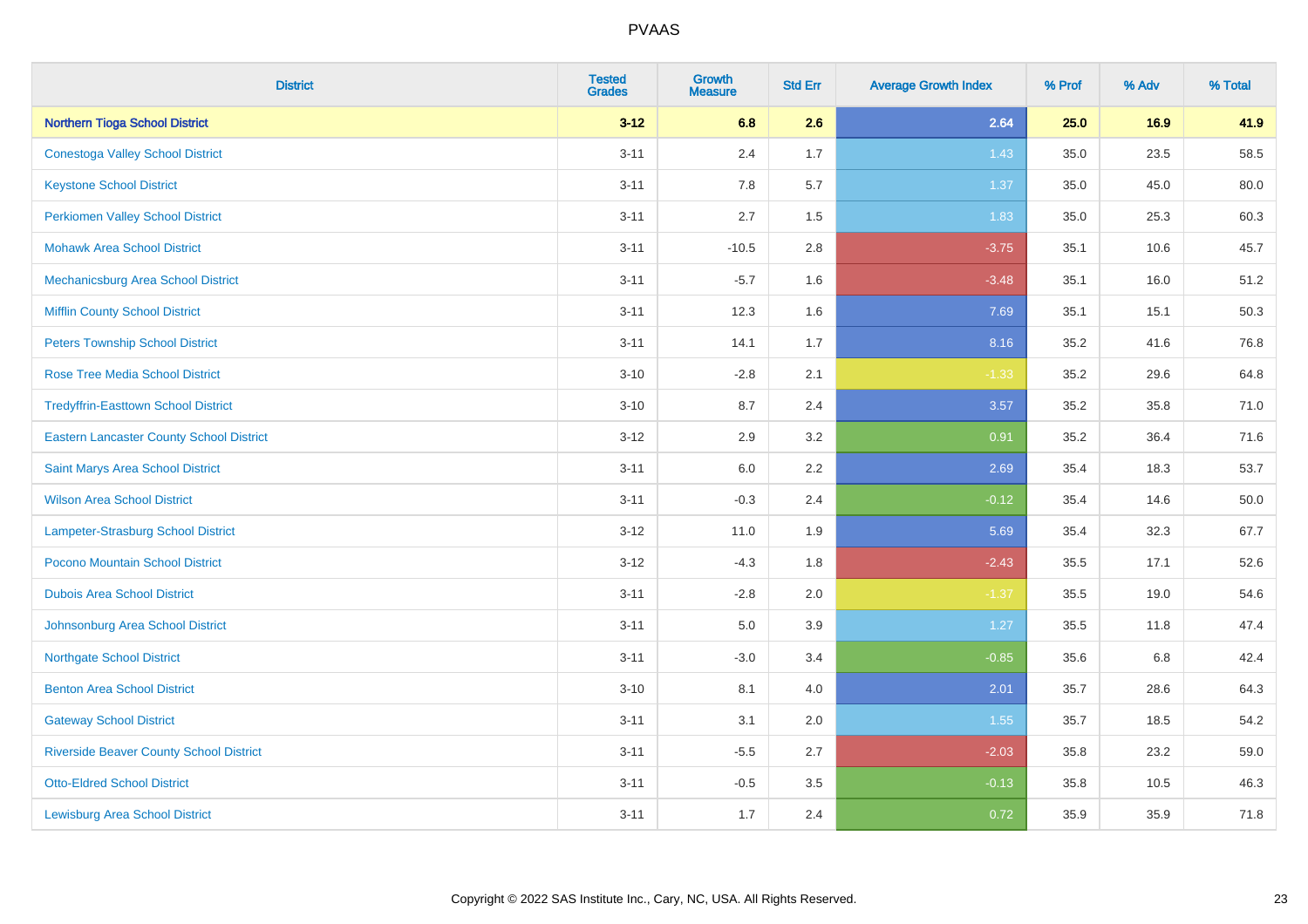| <b>District</b>                             | <b>Tested</b><br><b>Grades</b> | <b>Growth</b><br><b>Measure</b> | <b>Std Err</b> | <b>Average Growth Index</b> | % Prof | % Adv | % Total |
|---------------------------------------------|--------------------------------|---------------------------------|----------------|-----------------------------|--------|-------|---------|
| <b>Northern Tioga School District</b>       | $3 - 12$                       | 6.8                             | 2.6            | 2.64                        | 25.0   | 16.9  | 41.9    |
| <b>Avonworth School District</b>            | $3 - 10$                       | $-6.2$                          | 2.3            | $-2.68$                     | 35.9   | 14.1  | 50.0    |
| <b>Methacton School District</b>            | $3 - 11$                       | 11.0                            | 1.6            | 6.94                        | 36.0   | 33.6  | 69.6    |
| <b>South Western School District</b>        | $3 - 12$                       | 2.5                             | 1.7            | 1.48                        | 36.2   | 19.7  | 55.9    |
| Lehigh Career & Technical Institute         | $10 - 12$                      | $-0.7$                          | 6.3            | $-0.11$                     | 36.4   | 4.6   | 40.9    |
| <b>West Chester Area School District</b>    | $3 - 11$                       | $-2.1$                          | 1.2            | $-1.83$                     | 36.4   | 23.2  | 59.6    |
| <b>South Eastern School District</b>        | $3 - 11$                       | $-1.0$                          | 1.8            | $-0.55$                     | 36.4   | 17.1  | 53.5    |
| <b>Elizabethtown Area School District</b>   | $3 - 12$                       | 7.1                             | 1.7            | 4.19                        | 36.4   | 27.6  | 64.0    |
| <b>Bloomsburg Area School District</b>      | $3 - 10$                       | 4.3                             | 3.4            | 1.26                        | 36.5   | 20.6  | 57.1    |
| <b>Tyrone Area School District</b>          | $3 - 12$                       | 29.2                            | 2.3            | 12.86                       | 36.6   | 29.1  | 65.7    |
| <b>Delaware Valley School District</b>      | $3 - 11$                       | 15.7                            | 1.6            | 9.62                        | 36.7   | 32.1  | 68.8    |
| <b>Mars Area School District</b>            | $3 - 10$                       | 6.6                             | 1.9            | 3.45                        | 36.7   | 32.4  | 69.1    |
| <b>Haverford Township School District</b>   | $3 - 11$                       | 1.4                             | 1.4            | 1.05                        | 36.7   | 26.3  | 63.0    |
| East Pennsboro Area School District         | $3 - 11$                       | 4.8                             | 2.1            | 2.26                        | 36.8   | 16.9  | 53.7    |
| <b>Dallastown Area School District</b>      | $3 - 11$                       | 19.9                            | 1.4            | 14.14                       | 36.8   | 34.2  | 71.0    |
| <b>Owen J Roberts School District</b>       | $3 - 11$                       | $-3.5$                          | 1.5            | $-2.27$                     | 36.8   | 24.4  | 61.2    |
| <b>Loyalsock Township School District</b>   | $3-12$                         | 26.7                            | 2.7            | 9.92                        | 36.8   | 35.1  | 71.9    |
| <b>Tuscarora School District</b>            | $3 - 11$                       | 13.4                            | 2.2            | 6.20                        | 37.1   | 26.3  | 63.4    |
| <b>Springfield Township School District</b> | $3 - 11$                       | $-3.9$                          | 3.1            | $-1.27$                     | 37.2   | 30.8  | 68.1    |
| <b>West Allegheny School District</b>       | $3-12$                         | 8.6                             | 2.0            | 4.34                        | 37.3   | 27.2  | 64.5    |
| <b>Oley Valley School District</b>          | $3 - 11$                       | 1.4                             | 2.4            | 0.56                        | 37.4   | 23.9  | 61.4    |
| <b>Freeport Area School District</b>        | $3 - 10$                       | $-0.2$                          | 2.1            | $-0.10$                     | 37.4   | 29.8  | 67.2    |
| <b>Upper Dauphin Area School District</b>   | $3 - 11$                       | 16.5                            | 5.1            | 3.26                        | 37.5   | 26.8  | 64.3    |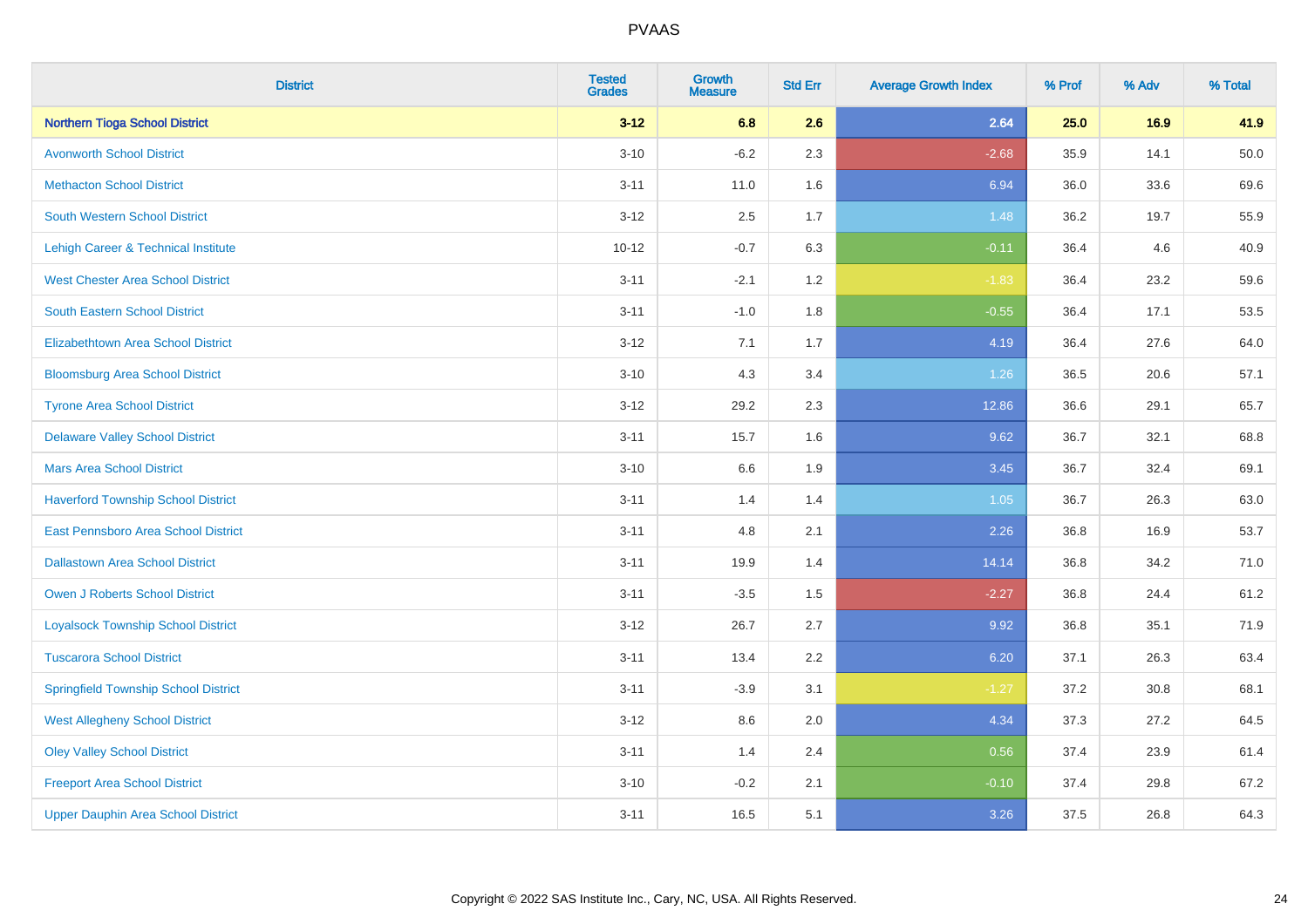| <b>District</b>                                    | <b>Tested</b><br><b>Grades</b> | <b>Growth</b><br><b>Measure</b> | <b>Std Err</b> | <b>Average Growth Index</b> | % Prof | % Adv | % Total |
|----------------------------------------------------|--------------------------------|---------------------------------|----------------|-----------------------------|--------|-------|---------|
| <b>Northern Tioga School District</b>              | $3 - 12$                       | 6.8                             | 2.6            | 2.64                        | 25.0   | 16.9  | 41.9    |
| <b>Muncy School District</b>                       | $3 - 11$                       | 6.9                             | 3.3            | 2.12                        | 37.6   | 18.8  | 56.4    |
| <b>Southern York County School District</b>        | $3 - 11$                       | 15.5                            | 1.8            | 8.48                        | 37.6   | 29.2  | 66.8    |
| <b>Norwin School District</b>                      | $3 - 11$                       | $-1.1$                          | 1.6            | $-0.70$                     | 37.7   | 27.6  | 65.2    |
| <b>Leechburg Area School District</b>              | $3 - 11$                       | 7.0                             | 3.9            | 1.79                        | 37.7   | 4.9   | 42.6    |
| <b>Pennsbury School District</b>                   | $3 - 11$                       | 5.6                             | 1.3            | 4.38                        | 37.7   | 27.7  | 65.4    |
| <b>Central Valley School District</b>              | $3 - 10$                       | 4.7                             | 2.6            | 1.83                        | 37.8   | 18.5  | 56.3    |
| <b>Montrose Area School District</b>               | $3 - 10$                       | 12.3                            | 2.8            | 4.41                        | 37.8   | 28.9  | 66.7    |
| South Butler County School District                | $3 - 10$                       | 6.3                             | 2.2            | 2.80                        | 37.8   | 19.2  | 57.0    |
| <b>Hampton Township School District</b>            | $3 - 11$                       | 7.4                             | 2.0            | 3.79                        | 37.9   | 39.2  | 77.0    |
| <b>Homer-Center School District</b>                | $3 - 11$                       | 8.8                             | 3.5            | 2.53                        | 38.0   | 17.7  | 55.8    |
| <b>Lower Moreland Township School District</b>     | $3 - 11$                       | 8.7                             | 2.0            | 4.35                        | 38.2   | 33.2  | 71.4    |
| South Williamsport Area School District            | $3 - 10$                       | $0.9\,$                         | 3.1            | 0.31                        | 38.4   | 11.6  | 50.0    |
| <b>Littlestown Area School District</b>            | $3 - 11$                       | 28.7                            | 2.4            | 11.83                       | 38.4   | 29.3  | 67.7    |
| <b>Kutztown Area School District</b>               | $3 - 12$                       | 9.3                             | 2.8            | 3.34                        | 38.5   | 14.6  | 53.2    |
| <b>Wyalusing Area School District</b>              | $3 - 12$                       | 5.7                             | 3.2            | 1.78                        | 38.6   | 12.9  | 51.4    |
| <b>United School District</b>                      | $3 - 11$                       | 6.3                             | 3.3            | 1.89                        | 38.8   | 16.3  | 55.0    |
| <b>Twin Valley School District</b>                 | $3 - 12$                       | $-3.2$                          | 1.9            | $-1.68$                     | 38.8   | 19.8  | 58.6    |
| Palmyra Area School District                       | $3 - 11$                       | 16.2                            | 1.8            | 9.02                        | 38.8   | 34.0  | 72.8    |
| <b>Newport School District</b>                     | $3 - 12$                       | 3.8                             | 3.3            | 1.17                        | 38.8   | 10.4  | 49.2    |
| Montoursville Area School District                 | $3-12$                         | $-8.4$                          | 2.6            | $-3.17$                     | 38.8   | 18.2  | 57.0    |
| <b>Souderton Area School District</b>              | $3 - 11$                       | 18.5                            | 1.4            | 12.86                       | 39.2   | 31.2  | 70.4    |
| <b>Lincoln Park Performing Arts Charter School</b> | $7 - 11$                       | $-14.9$                         | 2.7            | $-5.45$                     | 39.3   | 8.9   | 48.2    |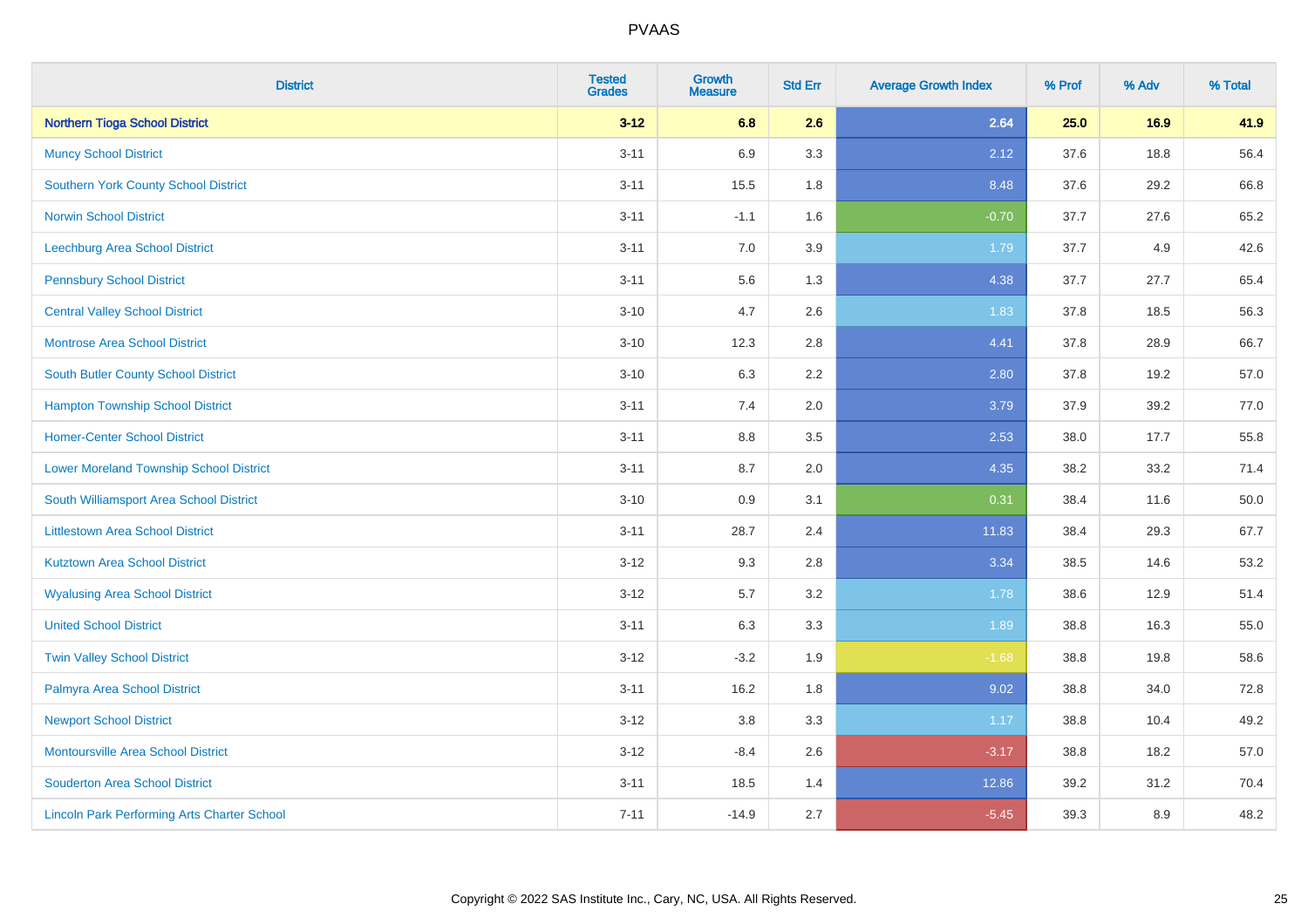| <b>District</b>                          | <b>Tested</b><br><b>Grades</b> | Growth<br><b>Measure</b> | <b>Std Err</b> | <b>Average Growth Index</b> | % Prof | % Adv | % Total |
|------------------------------------------|--------------------------------|--------------------------|----------------|-----------------------------|--------|-------|---------|
| <b>Northern Tioga School District</b>    | $3 - 12$                       | 6.8                      | 2.6            | 2.64                        | 25.0   | 16.9  | 41.9    |
| <b>Jersey Shore Area School District</b> | $3 - 11$                       | 0.7                      | 2.5            | 0.27                        | 39.3   | 13.6  | 52.9    |
| Southern Lehigh School District          | $3 - 11$                       | $-4.1$                   | 2.1            | $-1.94$                     | 39.3   | 28.0  | 67.2    |
| Mt Lebanon School District               | $3 - 11$                       | 2.4                      | 1.3            | 1.79                        | 39.3   | 37.4  | 76.8    |
| <b>Quaker Valley School District</b>     | $3 - 11$                       | 12.2                     | 2.5            | 4.90                        | 39.5   | 26.4  | 65.9    |
| <b>Chichester School District</b>        | $3 - 11$                       | $-1.8$                   | 4.2            | $-0.44$                     | 40.0   | 14.0  | 54.0    |
| <b>Bethel Park School District</b>       | $3 - 11$                       | $-4.4$                   | 1.7            | $-2.62$                     | 40.1   | 27.3  | 67.4    |
| <b>Richland School District</b>          | $3 - 11$                       | $-6.9$                   | 2.6            | $-2.63$                     | 40.1   | 20.9  | 61.0    |
| <b>Line Mountain School District</b>     | $3 - 11$                       | 11.7                     | 3.9            | 3.01                        | 40.4   | 42.3  | 82.7    |
| <b>Seneca Valley School District</b>     | $3 - 11$                       | 0.8                      | 1.4            | 0.54                        | 40.6   | 25.2  | 65.8    |
| <b>Bellwood-Antis School District</b>    | $3 - 10$                       | 3.5                      | 2.8            | 1.24                        | 40.9   | 19.4  | 60.2    |
| <b>Greater Latrobe School District</b>   | $3 - 11$                       | $-14.1$                  | 2.0            | $-7.14$                     | 41.0   | 12.6  | 53.6    |
| <b>Windber Area School District</b>      | $3 - 11$                       | $-11.9$                  | 3.0            | $-3.94$                     | 41.0   | 10.3  | 51.3    |
| <b>Sharpsville Area School District</b>  | $3 - 11$                       | $3.8\,$                  | 3.7            | 1.04                        | 41.1   | 23.2  | 64.3    |
| <b>Brockway Area School District</b>     | $3 - 11$                       | $-0.4$                   | 3.5            | $-0.11$                     | 41.2   | 13.8  | 55.0    |
| <b>Conewago Valley School District</b>   | $3 - 12$                       | 7.6                      | 1.7            | 4.46                        | 41.3   | 19.4  | 60.6    |
| Shenango Area School District            | $3 - 11$                       | 1.7                      | 3.2            | 0.52                        | 41.4   | 13.8  | 55.3    |
| Jamestown Area School District           | $3 - 11$                       | $-9.5$                   | 4.1            | $-2.33$                     | 41.5   | 4.9   | 46.3    |
| <b>Lakeview School District</b>          | $3 - 11$                       | $-1.9$                   | 3.5            | $-0.53$                     | 41.5   | 12.3  | 53.8    |
| California Area School District          | $3 - 10$                       | $-13.7$                  | 4.5            | $-3.06$                     | 41.7   | 16.7  | 58.3    |
| Northwestern Lehigh School District      | $3 - 11$                       | $-2.4$                   | 2.1            | $-1.14$                     | 41.7   | 17.9  | 59.5    |
| <b>Fairview School District</b>          | $3 - 11$                       | 8.3                      | 2.4            | 3.43                        | 41.9   | 34.9  | 76.7    |
| <b>Ridgway Area School District</b>      | $3 - 11$                       | $-6.1$                   | 4.0            | $-1.53$                     | 42.2   | 15.6  | 57.8    |